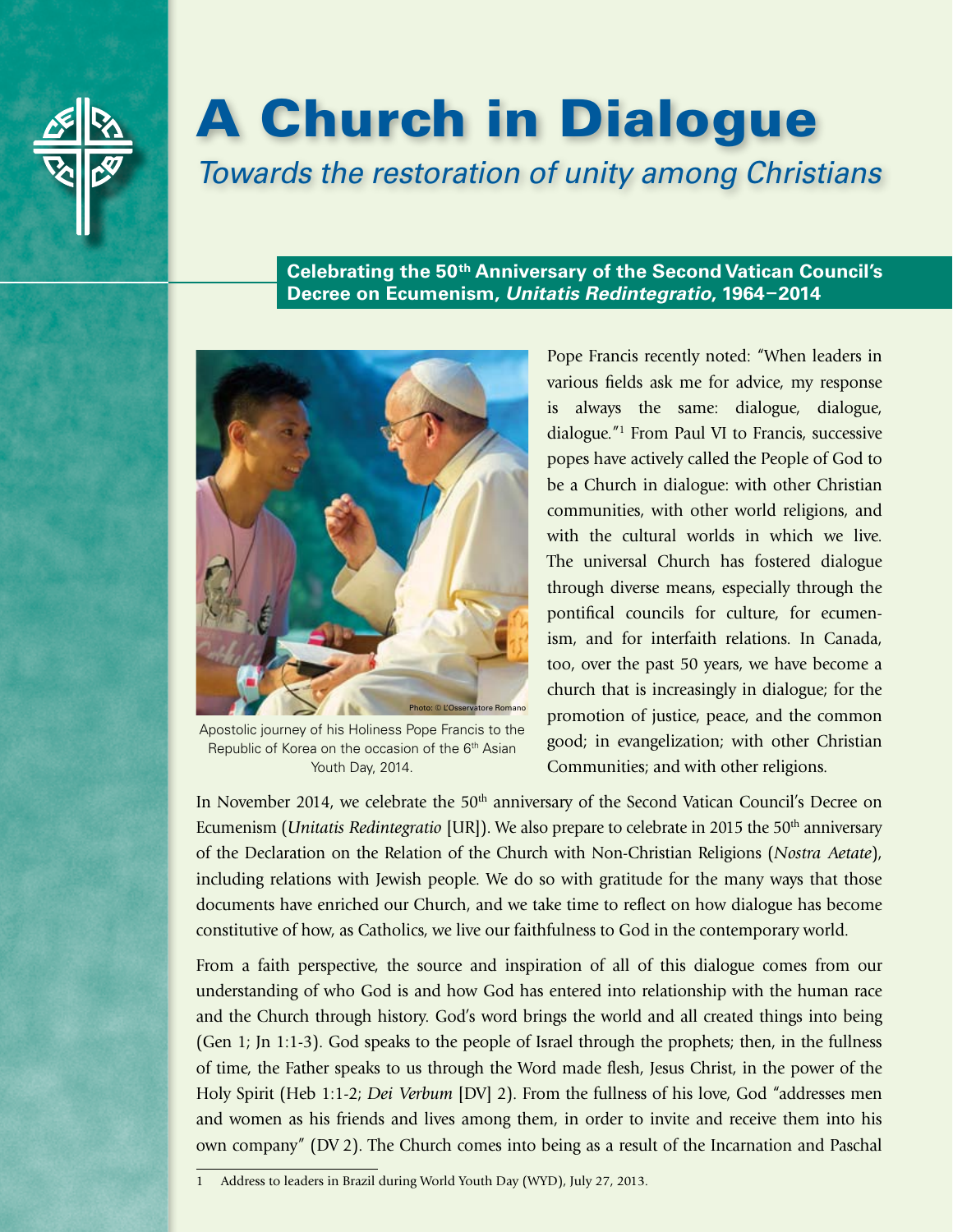Mystery, and the unity it is called to is a unity in God, exemplified in the relationship between Father, Son, and Holy Spirit (UR 2). God draws us into this unity by initiating and establishing a saving dialogue with us, "a dialogue of fervent and unselfish love", which is to founda-



"The Creation of Adam" by Michelangelo, c. 1512, forms part of the ceiling of the Sistine Chapel.

tionally shape the Church's dialogue with the human race (*Ecclesiam Suam* 73; cf. 71-72). Everything in the Church is intended to serve, and be a sign of, the saving dialogue of God with the world, in Christ and through the power of the Holy Spirit. We are called to be a Church in dialogue because the Triune God has entered into dialogue with us, and has shared with us the mission of the Incarnate Word in the world.

In his apostolic exhortation *Evangelii Gaudium* [EG] (*The Joy of the Gospel*), Pope Francis wrote at length on dialogue (238-58), contextualizing ecumenical and interfaith dialogue within a broader invitation to be a Church in dialogue. Following his lead, Part I of this document looks at how recent popes have increasingly called us to dialogue with the world in which we live. Part II then addresses dialogue with other Christian Communities, introducing the principles that are to govern that dialogue and the fruitful outcome it is to bring forth. The results of international dialogues and the challenge to grow together ecumenically are interwoven with text boxes on the ways the Catholic Church in Canada has sought to take up this dialogue with other Christian Communities over the past 50 years. In 2015, a companion document will celebrate the 50<sup>th</sup> anniversary of *Nostra Aetate*, tracing the way in which the Church is called to enter into dialogue with adherents of other religious traditions, and attending in a focused way to our dialogue with the Jewish people.



Blessed Pope Paul VI, 1963 - 1978.

# ■ **Part I: Dialogue with Culture and the World**

Dialogue was not foreign to the Church prior to the Second Vatican Council, but in the conciliar period, dialogue was named as and became the predominant way of engaging with the world around us and with our fellow citizens. In August 1964, in the midst of the Second Vatican Council (1962- 65), Pope Paul VI issued the encyclical *Ecclesiam Suam*, in which he identified dialogue as a foundational means by which the Church is to carry out its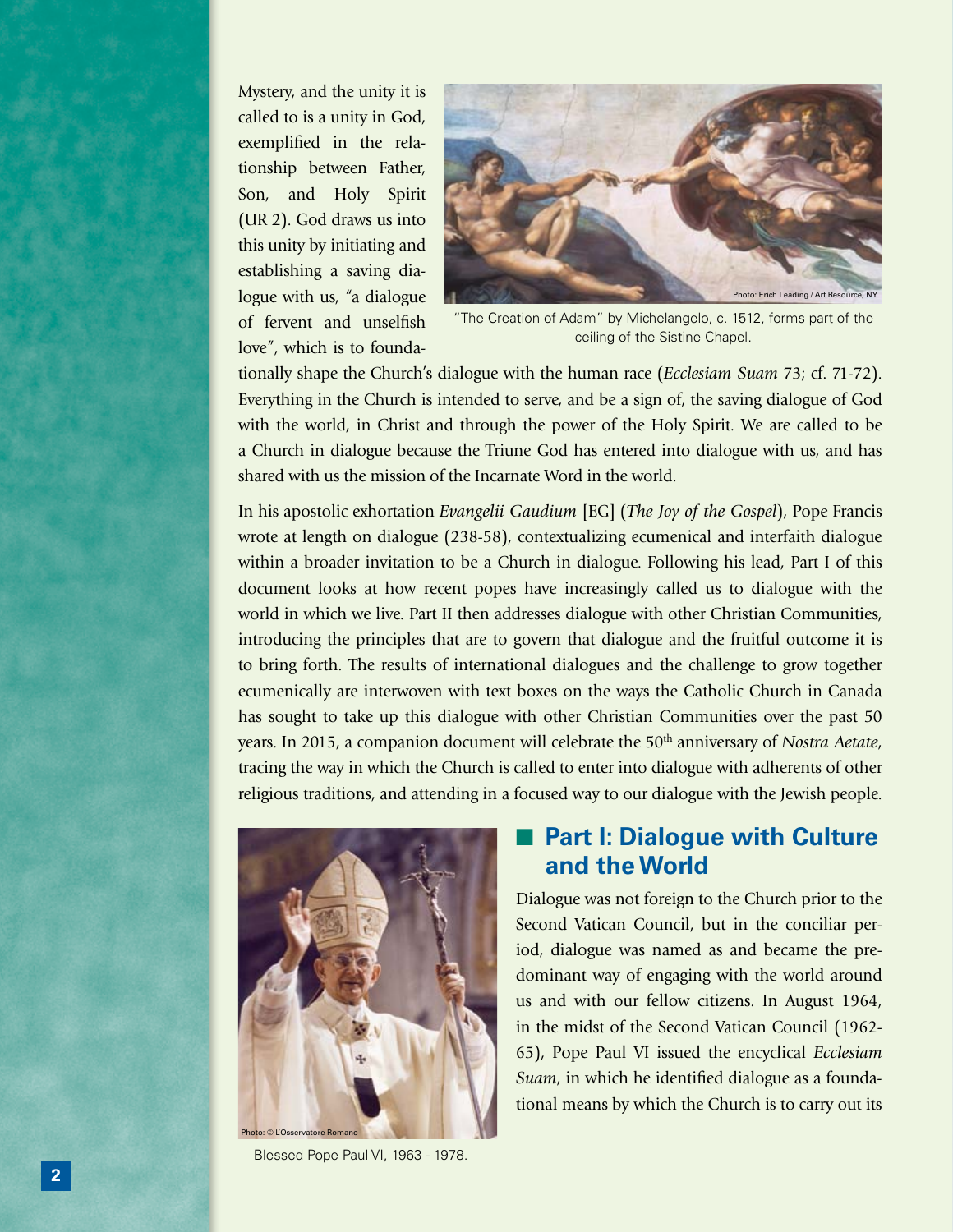apostolic mission and calling.2 Dialogue "is found in the very plan of God", who initiates and enters into conversation with the human race. Pope Paul speaks of salvation history as a "long" and "many-splendoured" conversation between God and humanity, culminating in the eternal Word taking flesh in Jesus Christ (70). As the Body of Christ, the Church in turn "should enter into dialogue with the world in which it exists and labours" (65). Pope Paul develops this notion at length, noting that the Church's dialogue with the world "excludes the *a priori* condemnation, the offensive and time-worn polemic and emptiness of useless conversation". Rather, it is to be characterized by clarity, humility, trust (both in God's word and in the dialogue partner), and pedagogical prudence, which summons us to find ways to speak the Gospel such that it can be understood and received (81). Dialogue is to be carried out in a spirit of friendship, respect, and service, open to all; never compromising the truth; requiring wisdom, learning, discernment; built on freedom and guided always by hope and love (70-108).

Pope Paul's vision of the Church's relationship with the world was reflected in the Council, and became enshrined in the opening lines of its Constitution on the Church in the Modern World, *Gaudium et Spes*: "The joys and hopes, the grief and anguish of the people of our time, especially those who are poor or afflicted, are the joys and hopes, the grief and anguish of the followers of Christ" (1). *Gaudium et Spes* proceeds to summon the faithful to establish dialogue with the world and with people "of all shades of opinion", and identifies "sincere and prudent dialogue" as an intrinsic key to "the rightful betterment of this world in which all alike live" (43, 21).



Saint John Paul II apostolic visit to Mexico, 1990.

Following the Second Vatican Council, successive popes have deepened and expanded the place of dialogue in the life of the Church. In particular, Pope John Paul II's lengthy and influential pontificate was marked by a profound engagement with the world. He viewed dialogue as "an indispensable step along the path towards human self-realization, the self-realization both of each

individual and of every human community." Dialogue is a deeply human act, "involv(ing) the human person in his or her entirety" (*Ut Unum Sint* [UUS] 28). His many travels involved dialogue with political and religious leaders. He told religious leaders gathered in Madras in 1986 that "by dialogue, we let God be present in our midst, for as we open ourselves to one another, we open ourselves to God". At the dawn of a new millennium, in an address entitled "Dialogue between cultures for a civilization of love and peace", he invited believers and all men and women of good will to ponder the theme of dialogue between

<sup>2</sup> While *Ecclesiam Suam* is much in the spirit of Pope John XXIII's *Pacem in Terris* of just over a year earlier, Pope John doesn't use the word 'dialogue', whereas the word appears 66 times in *Ecclesiam Suam*, and serves as the governing theme of the second half of the encyclical.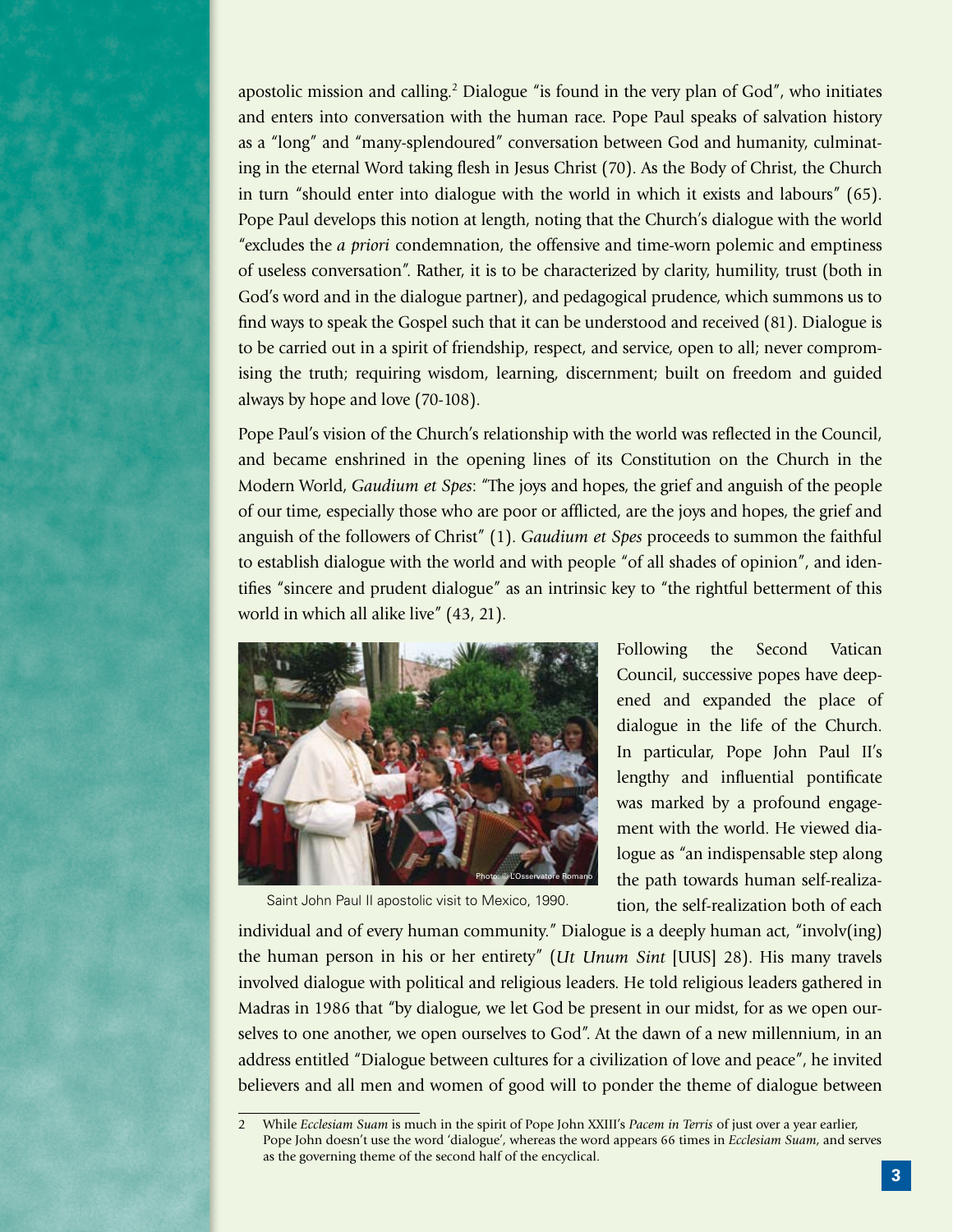cultures and traditions, saying that "this dialogue is the obligatory path to the building of a reconciled world".3 In a world marked by violence and war, dialogue offers a prophetic witness and nourishes "a lively sense of the value of life itself".4

Pope Benedict XVI in turn identified the world's urgent need for dialogue, stressing the value of conversation grounded in a quest for the truth. Identifying a danger in the West's tendency to detach and separate reason from faith and morals, Pope Benedict indicated that faith and reason both have to find their rightful place for us to "become capable of that genuine dialogue of cultures and religions so urgently needed today".<sup>5</sup> He spoke about how new digital technologies have extraordinary potential to promote dialogue between people from different countries, cultures, and religions, and he called forth a dialogue that is grounded in a genuine and mutual search for what is true, good, and beautiful.<sup>6</sup> With the assistance of the Pontifical Council for Culture, he launched an initiative entitled "Court of the Gentiles", designed to cultivate a respectful and friendly dialogue between believers and non-believers about the great questions of human existence.



While Pope Francis certainly stands in continuity with his predecessors, his pontificate has begun with a particularly enhanced emphasis on the place of dialogue in the life of the Church, summoning Catholics to put their faith at the service of "an authentic culture of encounter".7 Dialogue "is the only way for individuals, families and societies to grow,

the only way for the life of peoples to progress .... Today, either we stand together with the culture of dialogue and encounter, or we all lose, we all lose."8

Pope Francis notes that there should be an essential bond between dialogue and proclamation in our relations with non-Christians (EG 251). "Interreligious dialogue and evangelization do not exclude one another, but nourish one another mutually."<sup>9</sup> Dialogue is a form of witness, a way in which the Church respectfully walks alongside others, helping them to encounter Christ.<sup>10</sup> Genuine dialogue does not entail giving up one's identity,

<sup>3</sup> Message for the World Day of Peace, January 1, 2001, 3, 10.

<sup>4</sup> Ibid., 19; cf. 10.

<sup>5</sup> Regensburg Lecture [Benedict XVI, Meeting with the Representatives of Science in the Aula Magna of the University of Regensburg], September 12, 2006.

<sup>6</sup> Message for the 43rd World Communications Day: "New Technologies, New Relationships: Promoting a Culture of Respect, Dialogue and Friendship", May 24, 2009.

<sup>7</sup> Message for the 48<sup>th</sup> World Day of Social Communications, January 23, 2014.

<sup>8</sup> WYD 2013 address to Brazilian leaders.

<sup>9</sup> Address to Plenary Assembly of the Pontifical Council for Interreligious Dialogue, Vatican City, November 28, 2013.

<sup>10</sup> Message for the 48<sup>th</sup> World Day of Social Communications, 2014.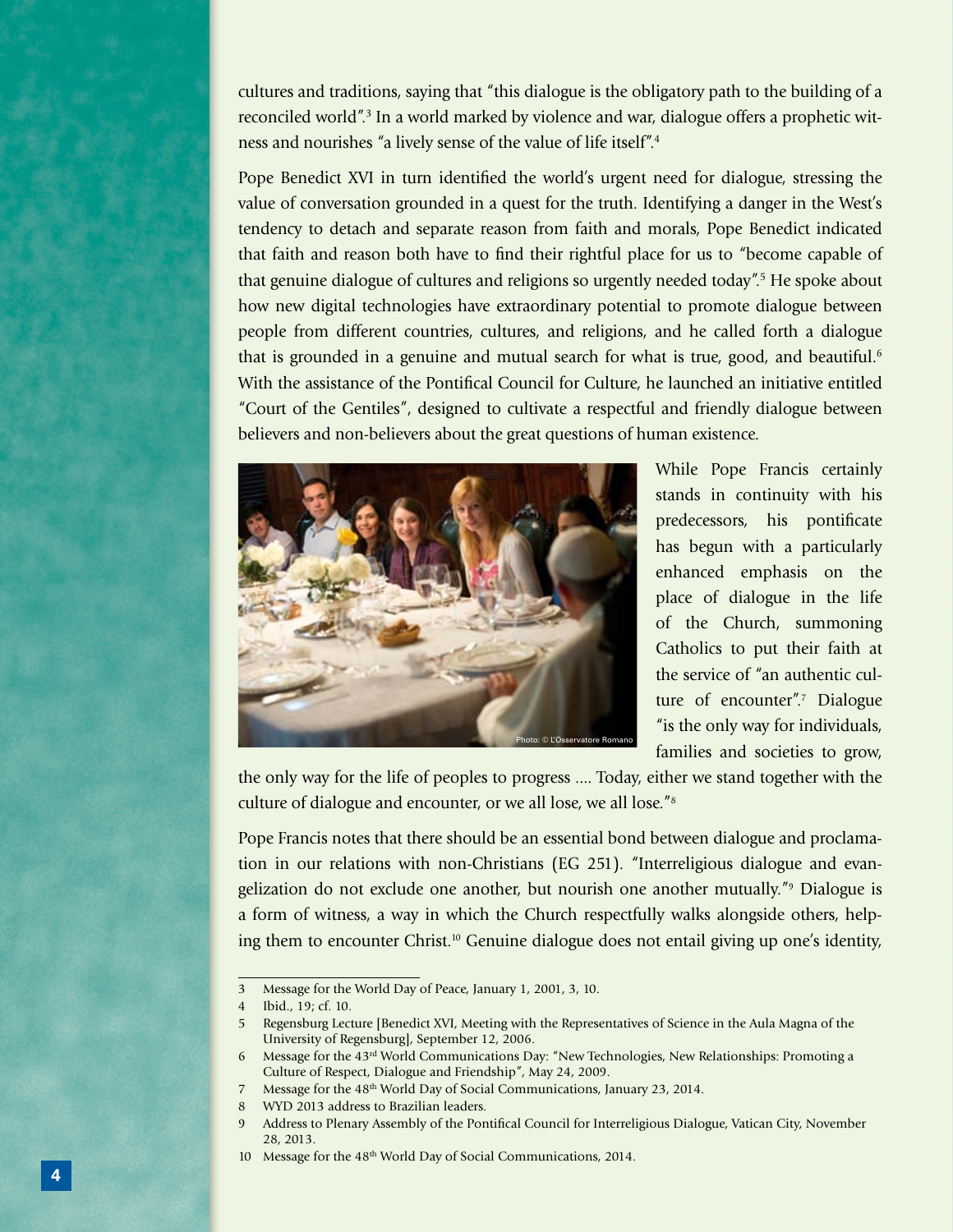compromising one's faith and morals, or falling into relativism.<sup>11</sup> While bringing to bear all our experience and intelligence, there is a Gospel simplicity about entering into dialogue. "We do not impose anything, we do not employ any subtle strategies for attracting believers; rather, we bear witness to what we believe and who we are with joy and simplicity."12 Jesus entered into dialogue with those around him, radiating joy and good news as he did so; in his name we are called to do likewise (cf. EG 137-43).



Planting a tree of hope, Pope Francis and Ecumenical Patriarch Bartholomew meet at the Vatican with Israeli President, Shimon Peres, and Palestinian President, Mahmoud Abbas, praying for peace in the Holy Land, 2014.

Pope Francis describes dialogue as requiring that we make room for the other's point of view; that we genuinely listen – and not simply to those who would tell us what we want to hear – with a willingness and even expectation to learn from the other.13 In his message for World Communications Day 2014, he wrote: "We are challenged to be people of depth, attentive to what is happening around us and spiritually

alert. To dialogue means to believe that the 'other' has something worthwhile to say, and to entertain his or her point of view and perspective. Engaging in dialogue does not mean renouncing our own ideas and traditions, but the claim that they alone are valid or absolute." Elsewhere, he refers to the value of lowering one's defences to open doors, and of the virtue of "social humility" in dialogue.14 It involves a sharing of deepest convictions in a sincere, respectful way that can be mutually enriching and renewing (EG 251, 29, 142).

Pope Francis has pointed to three key areas of dialogue for the Church (EG 238): dialogue with states and political institutions, at the service of peace and the common good; dialogue with society – including with the sciences and with culture (here he speaks of entering with courage "into the Areopagus of contemporary cultures" to initiate dialogue);15 and dialogue with other believers who are not part of the Catholic Church, distinguishing in various ways between dialogue with other religious traditions and with other Christians and Christian Communities. It is this last area that will occupy us in the remainder of this document.

<sup>11</sup> Ibid.; Address to Plenary Assembly of the Pontifical Council for Interreligious Dialogue, 2013; Address to *Civiltà Cattolica*, June 14, 2013; EG 251.

<sup>12</sup> Address to Plenary Assembly of the Pontifical Council for Interreligious Dialogue, 2013.

<sup>13</sup> WYD Address to Brazilian leaders, 2013; cf. Address to *Civiltà Cattolica*, 2013; Message for the 48th World Day of Social Communications, 2014; EG 31.

<sup>14</sup> WYD Address to Brazilian leaders, 2013; cf. Address to *Civiltà Cattolica*, 2013;

<sup>15</sup> Address to the Congregation for Catholic Education, Vatican City, February 13, 2014; cf. WYD 2013 Address to Brazilian leaders, where he speaks of engaging in dialogue with "popular culture, university culture, youth culture, art, technology, economic culture, family culture and media culture", and "dialogue between generations".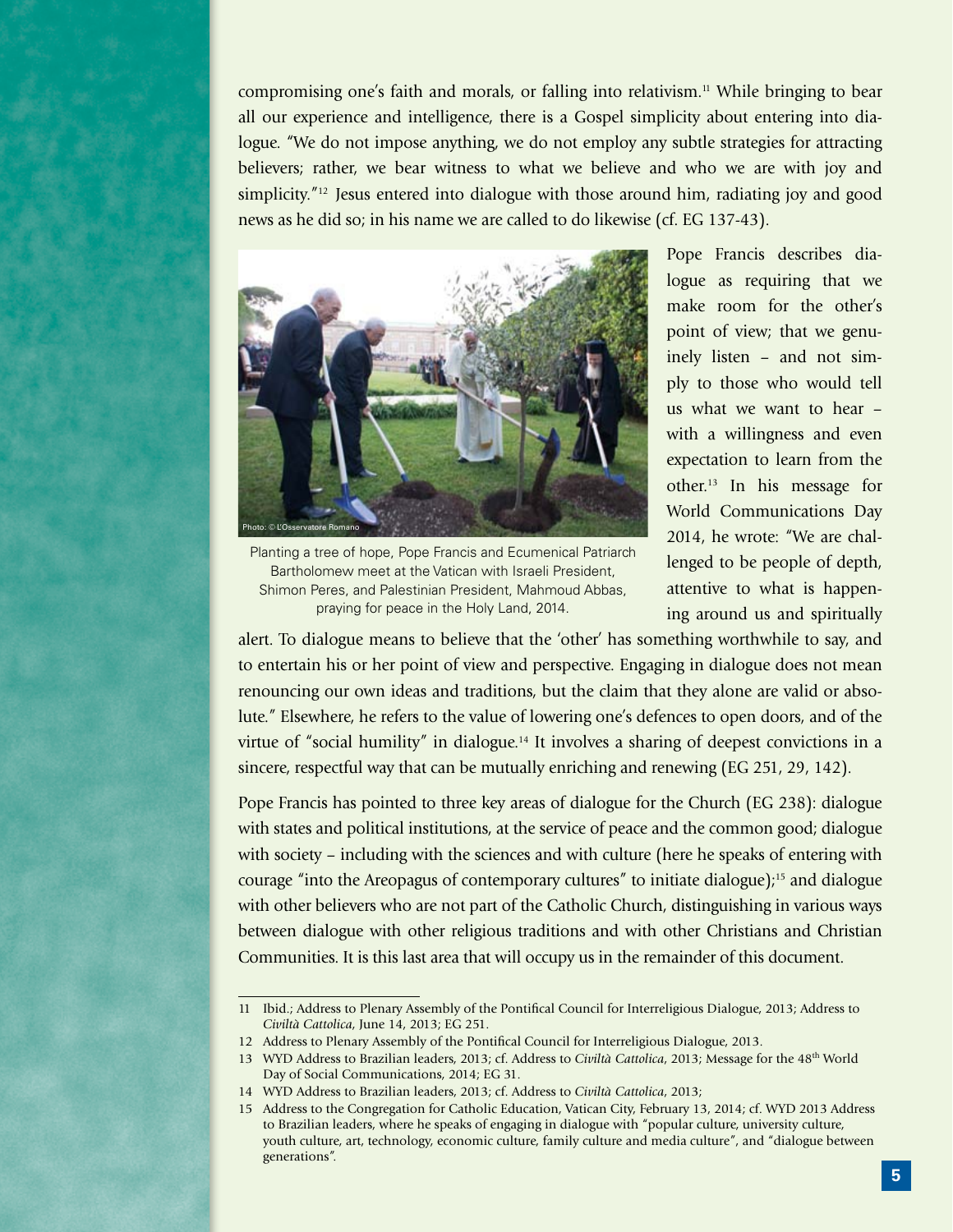In concluding Part I, we can say that recent popes have called the Church to be engaged in dialogue with the world around us for multiple reasons: because God is in dialogue with the world in human history, and summons us to share in this redemptive dialogue; to witness to God in Jesus Christ through the power of the Holy Spirit in a way that can be heard and understood; to build up the common good, drawing special attention to those in need, and laying foundations for peace; to benefit from the mutual enrichment that comes from genuine dialogue; and to build a culture that addresses its tensions and conflicts – and the great challenge of living together – through dialogue. The Catholic Church continues to be a community with strong structures of leadership and teaching authority, and a confident ecclesiology. These ecclesial strengths are not diminished by or in contradiction to a basic commitment to dialogue, but rather, through such dialogue, become gifts not only for the Church, but also for the world in which we live.

# **Part II: Dialogue Between Christian Communities**



In November of 1964, the Second Vatican Council launched the Catholic Church into the ecumenical movement with the approval and promulgation of the Decree on Ecumenism. Pope John XXIII laid the foundations of this decree by identifying the restoration of unity among Christians as one of the principal aims for calling the Council, and inviting ecumenical observers from other Christian Churches and ecclesial Communities to attend. Over the past 50 years, the vision, principles and directives set forth in the Decree on

The world's Catholic bishops assembled in St. Peter's Basilica for the Second Vatican Council.

Ecumenism have stood the test of time, and have been deepened by continuing magisterial teaching - most notably the *Ecumenical Directory* [ED] (1993)<sup>16</sup> and Pope John Paul II's encyclical *Ut Unum Sint* (1995) – and by the experience of five decades of dialogue and ecumenical relations.

<sup>16</sup> Pontifical Council for Promoting Christian Unity, *Directory for the Application of Principles and Norms on Ecumenism* (1993).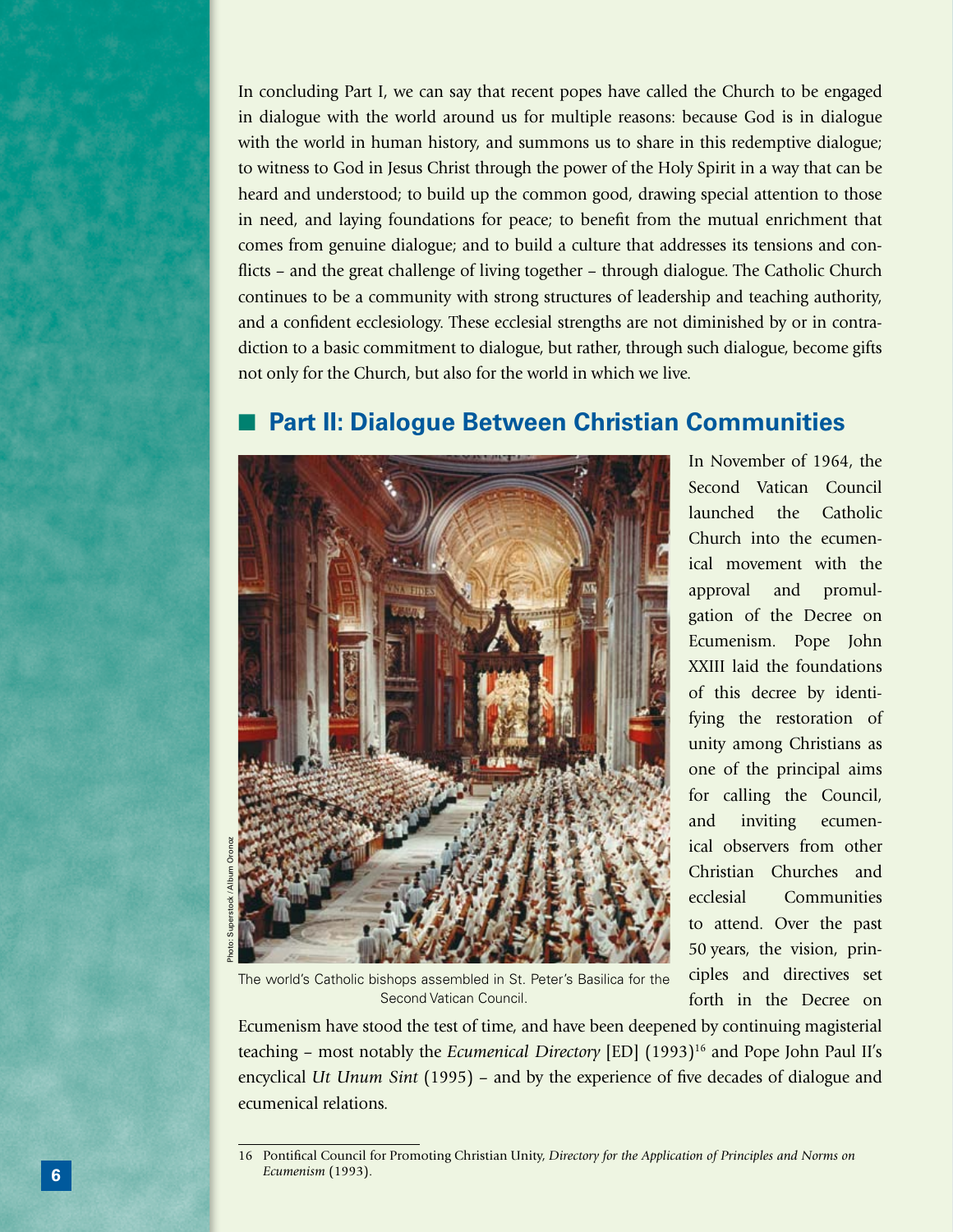The heart of the Church's commitment to Christian unity has always been Jesus' prayer the night before he died: "As you, Father, are in me and I am in you, may they also be one in us, so that the world may believe that you have sent me" (Jn 17:21). It is Christ's will and profound desire that his disciples be one. When Abbé Paul Couturier revitalized prayer for Christian unity in the 1930s, it was by inviting prayer for the "unity that Christ wills, as he wills and when he wills". Unity in the Church is a gift from God, and is the work of the Holy Spirit in us; it is for us to be open to Christ's will and to find a home



**Week of Prayer for Christian Unity**

in it. Our divisions, by contrast, "openly contradict Christ's will" and are a scandal, under-

The calling of the Second Vatican Council in the early 1960s positively impacted the growth of ecumenism in Canada. Canadian ecumenical insight and experience are evident in the 1962 pastoral letter of Cardinal Paul-Émile Léger, Archbishop of Montréal, titled *Chrétiens désunis*  (*Disunited Christians*). Léger did not call for the conversion of Protestants to Catholicism, but invited Catholics to pray for unity, particularly through the revival and conversion of the Catholic Church itself. In words that anticipated the Second Vatican Council, the Cardinal acknowledged that "the concern for unity is becoming the main focus of contemporary Christianity" and that this important movement was "born under the inspiration of the Holy Spirit." In this reflection on the unity and disunity of Christians, he stressed that all validly baptized persons "are inserted into Christ and become one body with him." He also noted that in light of the express will of Christ, disunity is "a scandal" and "evil". Thus, the Cardinal urged his flock to pray for unity and to enter into dialogue with their fellow Christians, recognizing that the responsibilities for disunity are shared on both sides.

mining our efforts to witness to Christ and to carry out his mission (UR 1-2). As Pope John Paul II put it, "the quest for Christian unity is not a matter of choice or expediency, but a duty which springs from the very nature of the Christian community" (UUS 48).

As we seek to put ourselves at the service of Christ's desire for unity and to address the divisions that wound the Body of Christ, we find a road map and directions in the Decree on Ecumenism and subsequent authoritative teaching. These directives articulate how we are to understand other Christian Communities and how we are to build relationships with them, including entering into dialogue, witnessing to and learning from them, and joining together in common prayer, witness, and mission.

One of the principal gifts of the Decree on Ecumenism is the language it gave us to speak of other Christians and Christian Communities. Rather than speaking of heretics or schismatics, the Decree on Ecumenism confirmed that all those baptized into Christ, and who believe in God – Father, Son, and Holy Spirit – are our brothers and sisters in Christ (UR 3; cf. UUS 13, 42); through baptism, they are "members of Christ's body" (UR 3), "truly incorporated into the crucified and glorified Christ, and reborn to a sharing of the divine life" (UR 22). The communities to which they belong are *ecclesial* communities, who live in a *real* but *incomplete* communion with the Catholic Church (UR 3, UUS 11). In *Ut Unum Sint*, Pope John Paul II noted that our broadened vocabulary to speak of each other "is indicative of a significant change in attitudes. There is an increased awareness that we all belong to Christ" (42).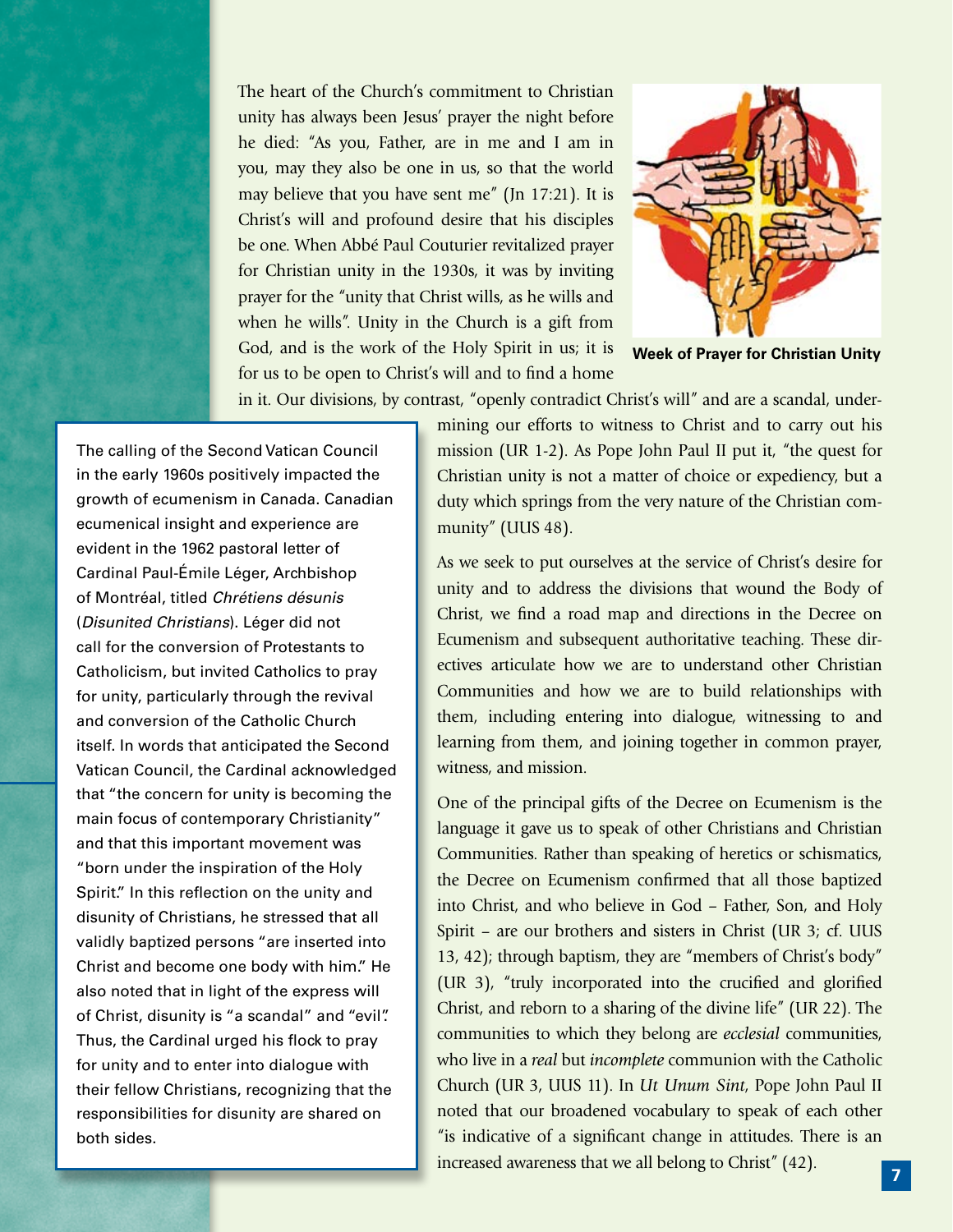Without losing sight of the reasons why our communion remains incomplete, the Decree on Ecumenism and subsequent Church teaching have helped us to name how and where that communion – which varies from one Christian Community to another – is real. Most Christians profess their faith in the Triune God by professing the Apostles' and Nicene creeds. We believe in Jesus as Lord and Saviour. We are challenged by the same prophetic writings, are consoled by the same psalms, and by God's grace seek to model our lives on the same Gospel with faith, hope, and love. In ways that vary due to their respective hist-



Motto and Logo for Pope Francis' visit to the Holy Land with Patriarch Bartholomew of Constantinople. Embrace of Saint Peter and Saint Andrew under the banner: "So that they may be one"

ories and theological traditions, we recognize the sacramental and liturgical actions of other churches to be sources of grace and sanctification, "capable of giving access to the community of salvation" (UR 3). We open ourselves to the same interior gifts of the Holy Spirit and sources of spiritual life, and recognize the riches of liturgy, spirituality, and doctrine proper to each communion (UR 3, 21-23; ED 63, 76b; cf. LG 15). In the Eastern Churches in particular, the Catholic Church recognizes a common understanding of the priesthood, apostolic succession, and sacramental life (UR 15). Through theological dialogue between Christian Communities, addressed below, we have increasingly come to understand that we hold in common many of the elements that we believe Christ wills for the Church (cf. UUS 49).

The Catholic Church has rejoiced to discover these elements of the Christian patrimony of truth and holiness in other Christian Communities (UR 3; cf. ED 61b, 76a). Where found, they "constitute the objective basis of the communion, albeit imperfect, which exists between them and the Catholic Church. To the extent that these elements are found in other Christian Communities, the one Church of Christ is effectively present in them" (UUS 11). These many and important elements of the Church come from Christ and lead back to him. They provide an impetus to unity and can be a real gift to the Catholic Church, "bring[ing] about a more perfect realization of the mystery of Christ and the Church" (UR 4; cf. ED 61b).

What is Christ asking of us when he prays for the unity of his disciples? What are the implications of recognizing other Christians as brothers and sisters in Christ, and other Christian Communities as being in real but incomplete communion with the Catholic Church? What flows from acknowledging authentic elements of the Church in other Christian Communities? As we continue to grow as brothers and sisters in Christ, called to full unity, we are summoned to commit ourselves to grow together in love, to seek the truth together, and to share together in Christian life and witness. This commitment is embodied in the practice of dialogue, which we will explore under three categories: 'a dialogue of love', 'a dialogue of truth', and 'a dialogue of life'.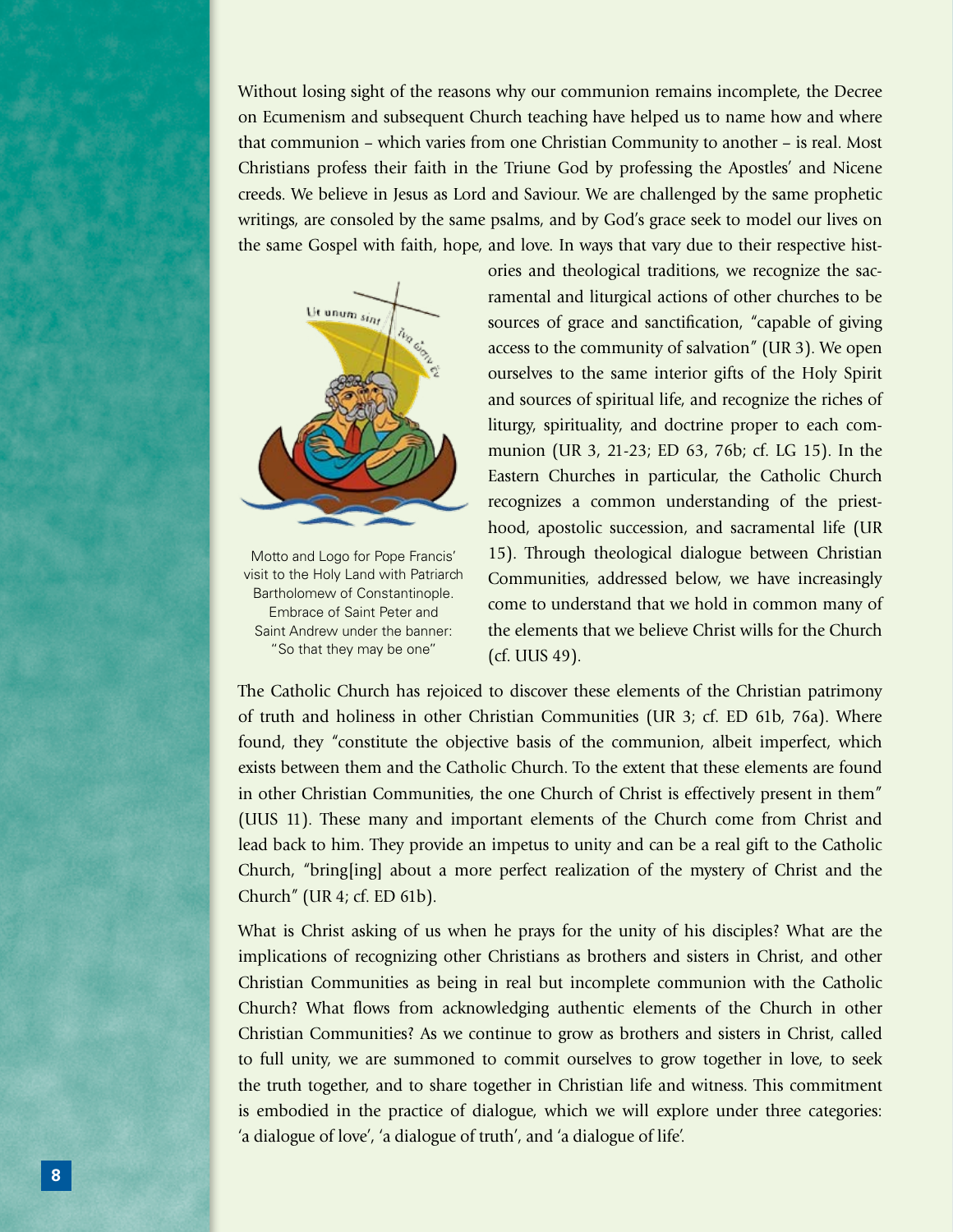

The Holy Trinity by Andrei Rublev (1360-1430).

## *2.1 A Dialogue of Love*

When Christ came to dwell among us, when he gave his life for us, he revealed the face of God as the face of a boundless love. In his teaching, Jesus called his followers above all else to love: love of neighbour, love of enemies, love revealed in deeds and in mercy. We are called by the Lord to love as God loves us. It is not surprising, then, that the first step towards each other is a step of love. For many centuries, divided Christians have lived in separation, often viewing the other with suspicion, fear, and distrust; at times, it was as though divisions within Christianity somehow exempted us from loving those on the other side of the wall.

A dialogue of love reaches in friendship past the fracturing and the suspicions, to encounter other Christians as brothers and sisters in Christ. Fifty years ago, Pope Paul VI and Patriarch Athenagoras of Constantinople met in Jerusalem, the first meeting of the leaders of these Churches after nine centuries of separation. They prayed together and embraced as brothers. A year later, at the conclusion of the Second Vatican Council, they "condemned to oblivion"

the excommunications of the past and were united in mutual forgiveness of past offenses. Both gestures invited a dialogue of love between Orthodox and Catholic Christians. Likewise, the visit of Archbishop of Canterbury Michael Ramsey to the Vatican three months after the end of the Second Vatican Council, and Pope Paul VI's action of giving the Archbishop the ring he himself had worn as Archbishop of Milan, called forth a dialogue of love between Anglicans and Catholics. However, the dialogue of love is not principally between church leaders. Every act of kindness, every bond of friendship across denominational lines, is an example of the dialogue of love that is needed to heal our divisions.



Pope Paul VI and Ecumenical Patriarch Athenagoras in Jerusalem, 1964.

The Decree on Ecumenism urges that every member of the Church has a role to play in helping the Catholic Church grow in unity with other Christians, each according to his or her talents and abilities (UR 4-5). All Catholics are encouraged to take an active and intelligent part in the work of promoting Christian unity, beginning with a fundamental attitude of hospitality to those from whom we are divided. We are to make the first approach to others, and to avoid expressions, judgments, and actions that are not truthful or misrepresent the faith and practice of other Christians (UR 4). All are encouraged to pray for unity and to yearn for the reconciliation Christ wills (UR 1, 7-8).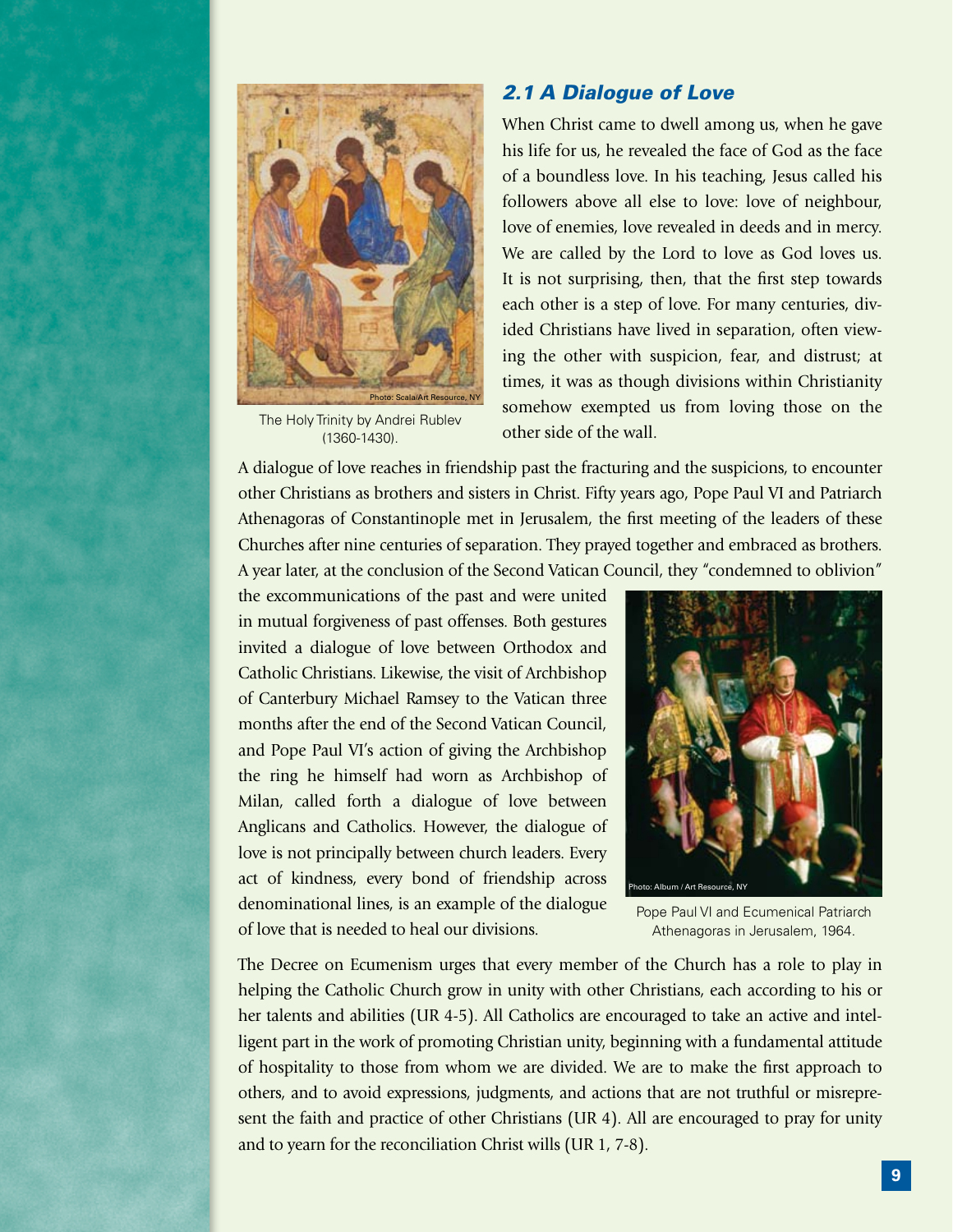In speaking of a 'dialogue of love', Pope John Paul II picks up on the Decree on Ecumenism's call to "joyfully acknowledge and esteem" Christian endowments in other communities and to "recognize the riches of Christ and virtuous works in the lives of others who are bearing witness to Christ, sometimes even to the shedding of their blood" (UR 4). He proceeds to speak about this as the discovery of "what God is bringing about in the members of other Churches and Ecclesial Communities" (UUS 48). A dialogue of love encourages us to come to know others as they truly are, and to rejoice in the life in Christ that is in evidence in their lives.



One of the gifts of getting to know other Christian Communities is that the relationship can lead us to a re-examination of our own faithfulness to Christ's will and to the conscientious "renewal and reform" of our own Christian Communities (UR 4; cf. UR 6). Constructive engagement in relationships with other Christians does not invite compromise, but it does require humility, generosity, concern for the other, and

Pope Benedict XVI at a "day of reflection, dialogue and prayer for peace" in Assisi, October 27<sup>th</sup>, 2011.

repentance (UR 4, 7). The Decree on Ecumenism recognizes that the responsibilities for divisions within Christianity are shared by Catholics and other Christians alike (UR 3), and does not hesitate to ask pardon of other Christians for our sins against unity (UR 7). While we believe that the Catholic Church has been endowed with all the means of grace and truth necessary for salvation, we recognize that we do not always live by them as we should (UR 4). Pope John Paul II noted that "the entire Decree on Ecumenism is permeated by the spirit of conversion" and that our ecumenical relations are to become a "dialogue of conversion" that serves "as an examination of conscience" (UR 34-35). He included in the

> events marking the 2000<sup>th</sup> anniversary of Jesus' birth a service of repentance, where he led the Catholic Church in asking pardon for offences against other Christians over the centuries.

> As Christians and Christian Communities renew their fidelity to the Gospel, and as they grow closer to Christ, they also grow closer to each other (cf. UR 6). Addressing ecumenical dialogue in *Evangelii Gaudium*, Pope Francis writes: "We must never forget that we are pilgrims journeying alongside one another. This means that we must have sincere trust in our fellow pilgrims, putting aside all suspicion or mistrust, and turn our gaze to what we are all seeking: the radiant peace of God's face. Trusting others is an art and peace is an art" (244). This is the art of the dialogue of love.

Pope John Paul II noted that "the entire Decree on Ecumenism is permeated by the spirit of conversion" and that our ecumenical relations are to become a "dialogue of conversion" that serves "as an examination of conscience" (UUS 34-35).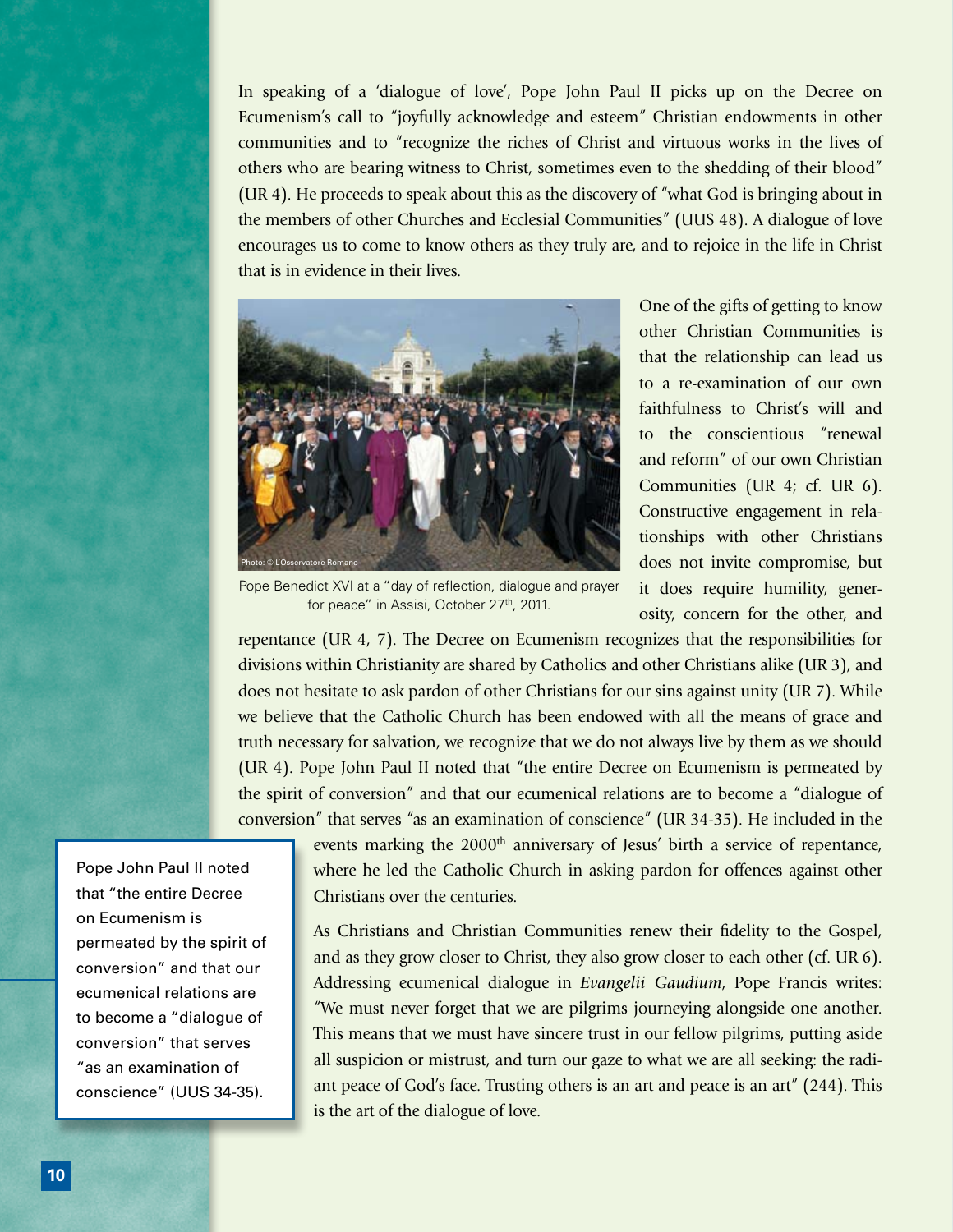## *2.2 A Dialogue of Truth*

In *Ut Unum Sint*, Pope John Paul II wrote that dialogue "*has become an outright necessity, one of the Church's priorities*" (31). He is referring in the first instance to what the Decree on Ecumenism had called for: "dialogue between competent experts from different Churches and Communities. At these meetings, which are organized in a religious spirit, each explains the teaching of his Communion in greater depth and brings out clearly its distinctive features" (UR 4). This is the dialogue of truth.

It begins with a need to get to know the other, and requires study so as to adequately understand "the respective doctrines of our separated brethren, their history, their spiritual and liturgical life, their religious psychology and general background" (UR 9). Such dialogue seeks initially to overcome misunderstandings, clarify terminology, and find consensus in the basic truths of the faith, recognizing that there is much we hold in common. It eventually must turn to a search for convergence on the disputed matters of doctrine, particularly those that have been the occasion of historic condemnations or disputes (cf. UUS 36, 48). In this task, the Scriptures and the apostolic tradition are essential points of reference (cf. UR 21; UUS 16, 39). Such dialogue must be frank and robust. Catholic participants are expected to hold fast to the Church's teachings, presenting doctrines clearly and avoiding "all



Pope Benedict XVI meets with the Archbishop of Canterbury, Rowan Williams, at Lambeth Palace, September 2010

forms of reductionism or facile 'agreement'" (UUS 36, cf. UR 11; UUS 16). But teachings should also be presented in a way the dialogue partner can understand, with opportunity for dialogue partners to question and explain their positions to each other (UUS 38).

The unity sought in dialogue is not a uniformity. The Catholic Church itself is a communion of diverse churches, including the Latin (Western) Catholic Church as well as 22 Eastern Catholic Churches rooted in the Byzantine, Alexandrian, Antiochian, Armenian, and Chaldean traditions – each having its own liturgical, spiritual, theological, and canonical traditions (cf. LG 23; UR 15-17). Dialogue distinguishes between legitimate diversity and contradictions that need to be addressed so that unity be maintained or restored.

In *Ut Unum Sint*, Pope John Paul II wrote that dialogue "*has become an outright necessity, one of the Church's priorities*" (31).

Churches not in full communion with each other do have genuine differences. The Catholic Church does see, to varying degrees, a lack of essential elements of the Church in its dialogue partners (UR 4), just as other Christian Communities have their criticisms of Catholicism. But dialogue requires reciprocity and is to be carried out "on an equal footing", "where each party recognizes the other as a *partner*", and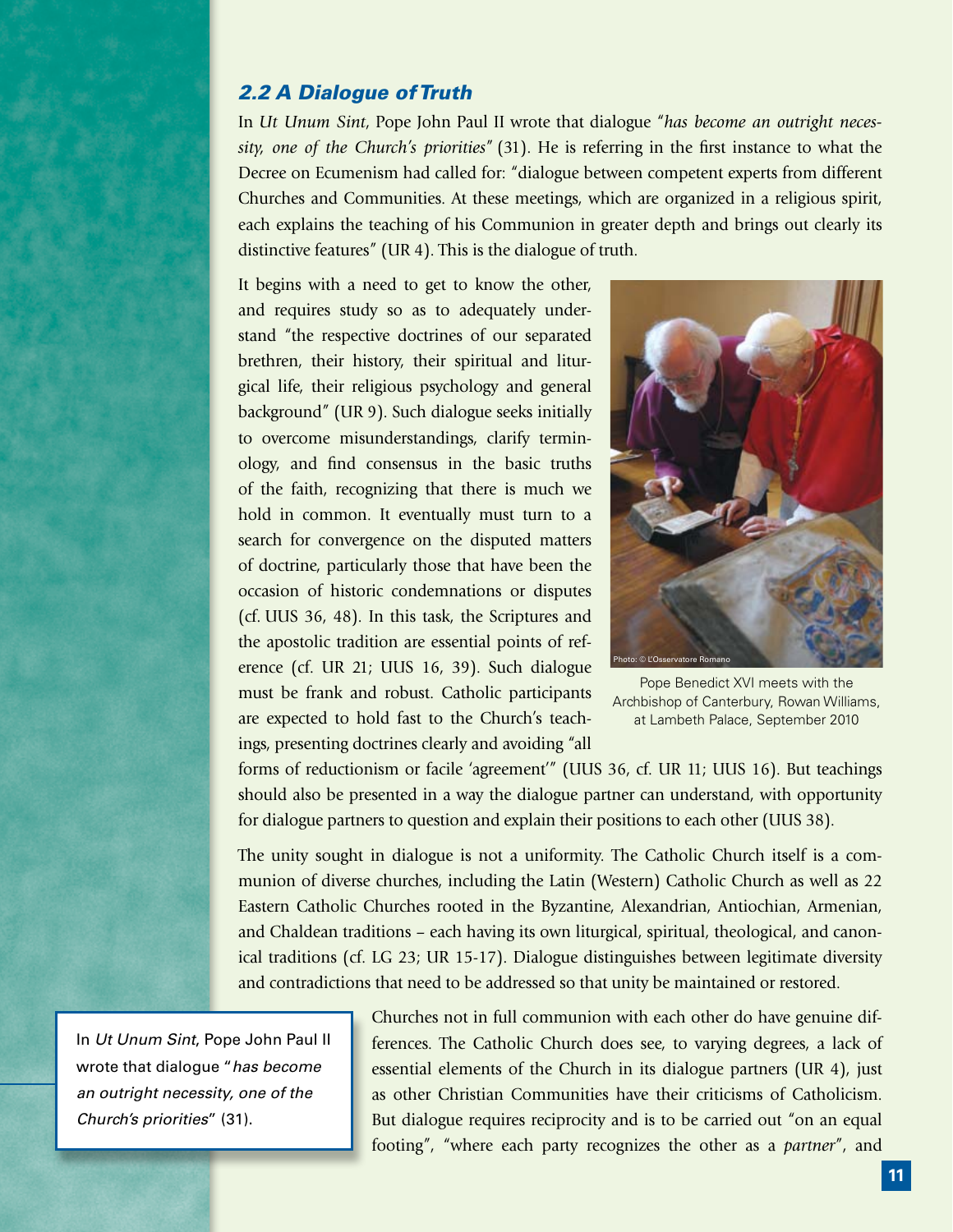Catholics understand that Jesus founded the Church, and intended that there be only one Church, fully united in doctrine, church order, and sacramental life. Local or particular churches (dioceses or eparchies) are understood to be held together in the bonds of full communion within the universal Church. Catholics have a close communion in matters of faith with the Eastern Orthodox Churches, recognizing that they have preserved a structure of ministry that is in continuity with the apostles, the first witnesses to the resurrection and founders of the early churches, and thus they are referred to as 'Churches' in the proper sense (ED 122) and as sister churches.

In safeguarding Jesus' vision of unity for the Church and our confession that the Church is 'one', Catholics are not comfortable speaking ecumenically about the Church being divided into many different 'churches', though this at times causes hurt for our dialogue partners in the West. While in dialogue we choose to refer to other Christian Communities the way they name themselves, for instance as the Anglican Church of Canada or the United Church of Canada, and we therefore speak of 'dialogue between churches', we believe that 'church' in its full sense implies all the elements Christ wills for the Church. Communities lacking some of those elements are more accurately referred to as 'ecclesial Communities', having a churchly character, and living in real but incomplete communion with the Catholic Church.

We in turn recognize that other ecclesial Communities view the Catholic Church as having deficiencies or errors. In dialogue we seek to address our differences in order to fully recognize in each other the Church Christ wills us to be.

"*must presuppose in the other a desire for reconciliation,* for *unity in truth*" (UR 9, UUS 29). A sincere spirit of charity, "respect for the demands of one's own conscience and of the conscience of the other party, ... profound humility and love for the truth" should characterize efforts to address differences (UUS 39; cf. UR 11).

At its heart, such dialogue is a joint quest for truth. "Love for the truth is the deepest dimension of any authentic quest for full communion between Christians". It is love for the truth that allows dialogue participants to persevere amidst the significant challenges faced in the search for reconciliation (UUS 36; cf. UUS 32-33; *Dignitatis Humanae* 3). Dialogue of truth is not negotiation; it is a means of standing together before Christ, he who is "the way, the truth and the life" (Jn 14:6). In *Ut Unum Sint*, Pope John Paul II noted that dialogue can help Christian Communities "to discover the unfathomable riches of the truth" and to embrace for themselves the gifts that the Spirit is bringing about in others; "authentic ecumenism is a gift at the service of truth" (38).

The Second Vatican Council, aided by the presence of ecumenical observers and the relationships that developed there, helped to bring about the conditions for a dialogue of truth, and communicated the Catholic Church's readiness for such dialogue (cf. UUS 30). The time was ripe, and as the Council ended, theological dialogues with other Christian traditions were initiated at international, national, regional, and local levels, demonstrating what *Ut Unum Sint* called "a sign of the widespread practical commitment of the Catholic Church to apply the Council's guidelines on ecumenism" (UUS 31). Furthermore, the dialogue of truth takes place not only in theological conversations, but wherever Christians of different denominations gather to study the Scriptures together, to reflect jointly on agreed statements produced by dialogue commissions, or to study other aspects of the faith or each other's teachings together.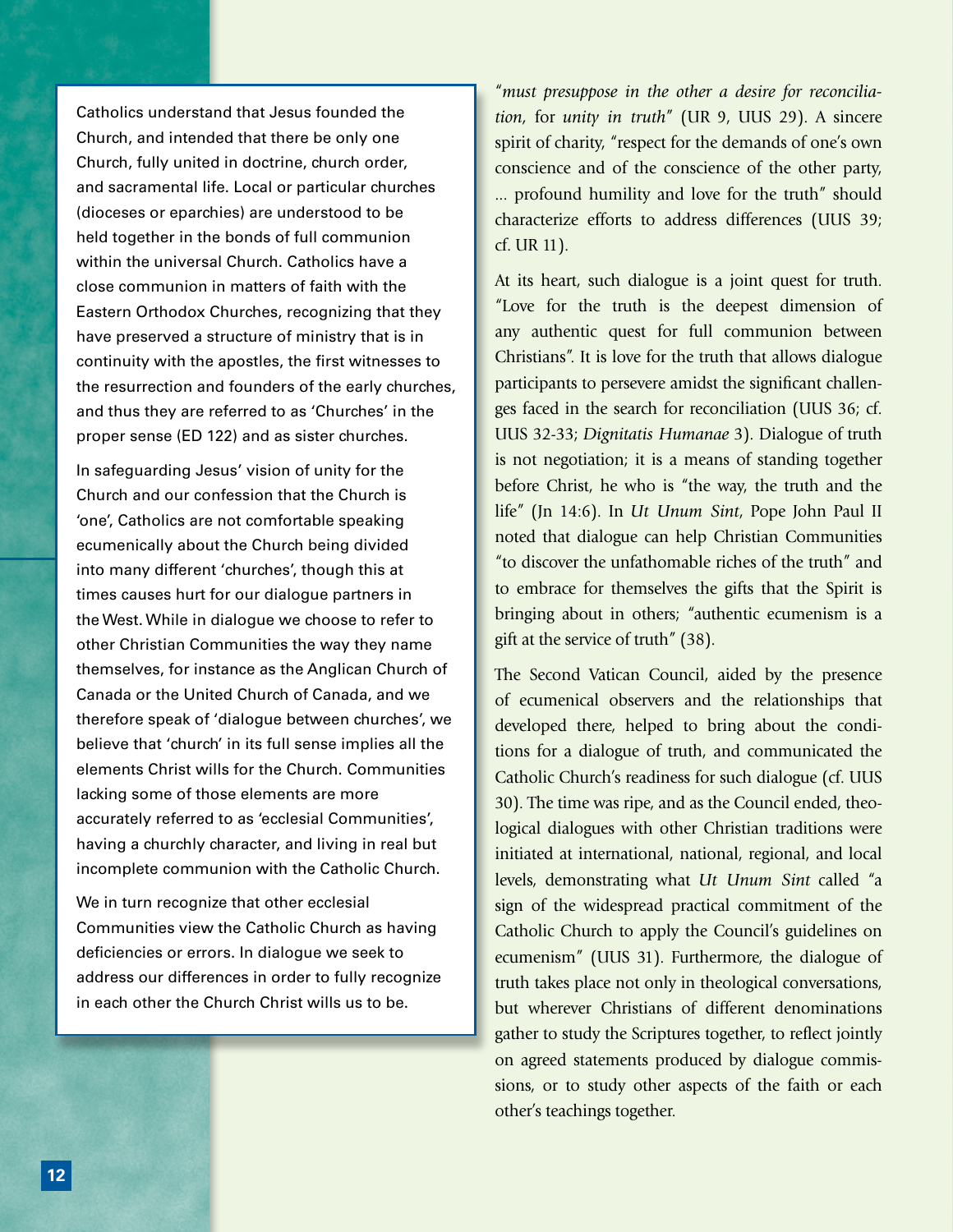

World Council of Churches (WCC) general secretary Rev. Dr. Olav Fykse Tveit with Pope Francis in an audience at the Vatican, 2014.

At an international level, under the direction of the Pontifical Council for Promoting Christian Unity, the Catholic Church has been engaged over the past 50 years in official dialogue with Eastern Orthodox Churches, Oriental Orthodox Churches, the Assyrian Church of the East, the Anglican Communion, Lutheran World Federation, World Methodist Council, World Communion

of Reformed Churches, Baptist World Alliance, Christian Church–Disciples of Christ, Mennonite World Conference, Classical Pentecostals, World Evangelical Alliance, and the World Council of Churches (through a Joint Working Group). It has also participated in multilateral dialogues (which involve several ecumenical partners), most notably those coordinated by the Commission on Faith and Order of the World Council of Churches and the Global Christian Forum.

These dialogues have sought to overcome disagreements in matters of doctrine, discipline, and church structure that continue to be a source of separation. They have borne fruit in numerous agreed statements registering consensus or convergence and mapping out the extent to which our understanding of Christian faith is held in common. Some of these documents are multilateral (such as *Baptism, Eucharist and Ministry* of 1982 and the more recent *The Church: Towards a Common Vision* of 2013), while the large majority are bilateral (between two Communions). The Decree on Ecumenism had anticipated that such dialogue would allow us to name with increasing clarity "what the situation of the Catholic Church really is" (UR 9) in relation to other Christian Communities, and that has indeed come about. The dialogues have produced "positive and tangible results" that have allowed us see more clearly what it means to be in real but incomplete communion (UUS 2; cf. UUS 17). In some cases, we have discovered that due to misunderstandings and polemics in the past, we had misjudged one another. There have been times of surprising discovery that different formulations reflect "two different ways of looking at the same reality", or that existing differences are complementary rather than conflicting (UUS 38; cf. UR 11; UUS 36). The dialogues have registered significant levels of common understanding and convergence in faith, and have contextualized remaining differences within the framework of what is held in common.

Since the Second Vatican Council, the Catholic Church in Canada has found eager ecumenical partners in the other Christian Communities in Canada. Although early ecumenical visions were overly optimistic, the past 50 years have been a time of considerable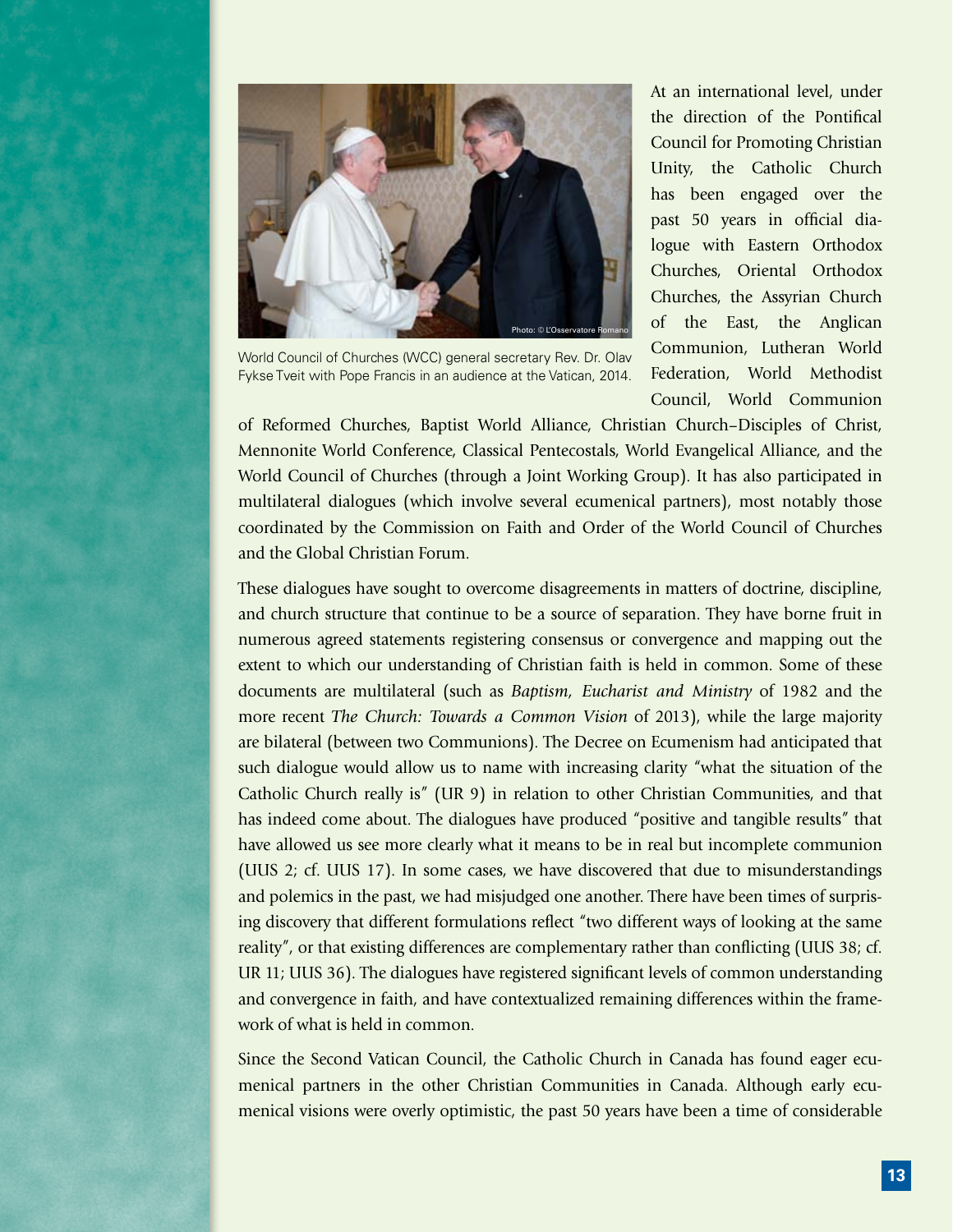Since the Second Vatican Council, the Catholic Church in Canada has found eager ecumenical partners in the other Christian Communities in Canada. Although early ecumenical visions were overly optimistic, the past 50 years have been a time of considerable maturation in the ecumenical quest.

maturation in the ecumenical quest. Connecting to the work of the worldwide ecumenical community, Christian traditions in Canada have engaged in dialogue at numerous levels. At a national level, Canadian Catholics engage in a number of theological dialogues under the sponsorship of the CCCB's Episcopal Commission for Christian Unity, Religious Relations with the Jews, and Interfaith Dialogue. For some 50 years, Canadian Catholics have been engaged in this spiritual journey in partnership with Orthodox, Anglicans, Baptists, Evangelicals, Lutherans, Pentecostals, Presbyterians, and members of the United Church of Canada. These dialogues have been highlighted in text boxes through the remainder of this section. Catholics have also



Pope Francis and the Ecumenical Patriarch of Constantinople, Bartholomew, in Jerusalem, May 2014.

participated in dialogues initiated by the Faith and Witness Commission of the Canadian Council of Churches.17 At the national level, these dialogues have frequently contributed to the work of international dialogues, as well as addressing issues in the Canadian ecumenical experience. In local settings, individual bishops have initiated or authorized dialogues with neighbouring Communities and entered into covenantal relationships with ecumenical partners. At parish and diocesan levels, dialogues tend to focus on ecumenical education, common witness in areas of social concern, and shared ministry and mission. Two centres of ecumenism (in Montreal and Saskatoon) foster ecumenical initiatives and work for Christian unity at the regional and national levels. Theological faculties too have been important places of ecumenical encounter.

<sup>17</sup> Twenty-five denominations come together in the Canadian Council of Churches (CCC), one of the broadest and most inclusive church councils in the world, encompassing Anglican, Baptist, Disciples of Christ, Catholic, Lutheran, Mennonite, Methodist, Eastern and Oriental Orthodox, Quaker, and Reformed traditions. The Canadian Conference of Catholic Bishops is a full member. The CCC, which uses a consensus model of decision-making, was founded in 1944; its current denominational membership represents 85% of the Christians in Canada. The consensus model allows member churches to speak together, but also raises significant challenges in finding appropriate language to do so.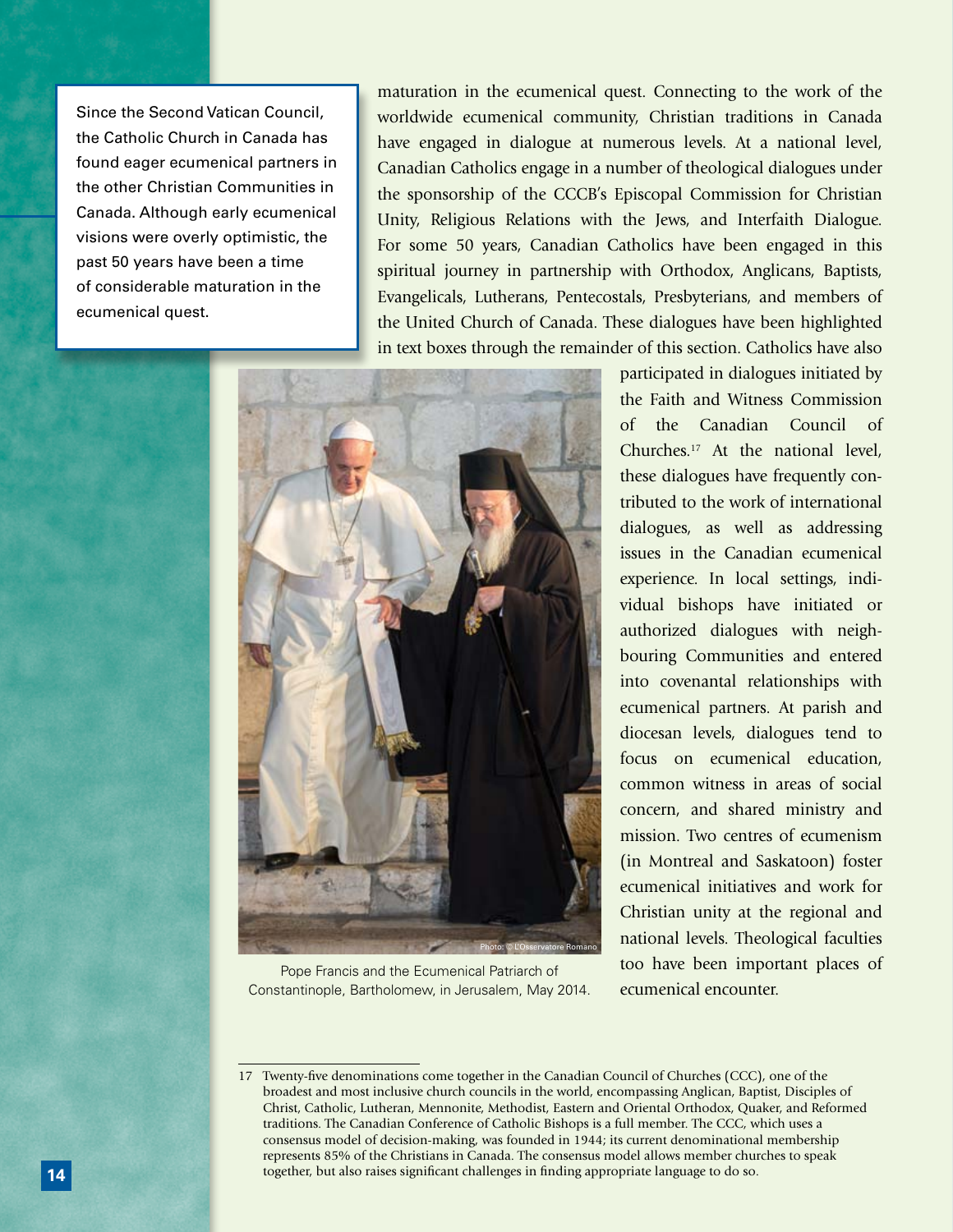#### *Dialogue with Orthodox Churches*

Nearly all of the Eastern Orthodox traditions are found in Canada, though they continue to have close ties to their homelands. These Churches have North American bishops, many of whom are in the United States. For this reason, the North American Orthodox– Catholic Theological Consultation began in 1965 under the sponsorship of the US Catholic bishops and the Standing Conference of Canonical Orthodox Bishops of America (SCOBA). The Canadian Catholic bishops now appoint two delegates. Since its establishment, this Consultation has issued 23 agreed statements on various topics. In 2003, its members considered the issue of the 'filioque' clause, a Latin phrase meaning 'and the Son' that was added to the *Nicene-Constantinopolitan Creed* in the early Middle Ages; in 2009, the North American dialogue issued a response to the international Catholic–Orthodox study of the primacy of the Bishop of Rome, known as the Ravenna document; and in 2010 they produced a road map entitled "Steps Towards a Reunited Church: A Sketch of an Orthodox–Catholic Vision for the Future".

There are also two Orthodox–Catholic bishops' dialogues. The Roman Catholic–Orthodox bishops' dialogue has four bishops on each side and has studied agreed statements from the international and the North American dialogues. A Ukrainian Catholic and Ukrainian Orthodox bishops' dialogue includes Canadian and US members and meets annually. Topics include matters of theological interest as well as cultural projects related to the preservation of Ukrainian heritage.

Internationally, the great achievements of theological dialogue include a resolution of the dispute since the Council of Chalcedon in 451 AD about the nature and person of Christ. Common Declarations with the Coptic and Syrian Orthodox patriarchs have established a resolution of the oldest division in Christianity. The division with Eastern Orthodox churches over the authority of the pope and his ministry in service to the communion of the churches continues, yet we have been able to articulate a consensus on sacraments, ordained ministry, and the nature and mission of the Church. Pope John Paul II's gesture of inviting Church leaders and their theologians to engage in a conversation about the Petrine ministry (UUS 96) was appreciated by all of our ecumenical partners.

With other Christians, we have discovered a broad consensus about the meaning and form of baptism. This has led to agreements on the mutual recognition of baptism in many countries, including in Canada since 1975. Baptism establishes a foundation for recognizing Christian life and discipleship in each other as well as establishing a basis for dialogue about the forms and practices of ministry. Although our dialogues have not achieved the goal of mutual recognition of ordained ministry with our Anglican, Protestant, Anabaptist, or Pentecostal partners, we have discovered a remarkable convergence about the content of Christian ministry.

A key agreement that set many of the disputes within Western Christianity in a new context was the Lutheran–Catholic agreement on the doctrine of justification by faith. In 1517, Martin Luther's

objection to the Catholic practice of indulgences led to the central Reformation teaching that the sinner is justified by God not on account of works, but by faith. In 1999, we were able to celebrate the signing of the *Joint Declaration on the Doctrine of Justification*, in which Lutherans and Catholics "confess together that sinners are justified by faith in the saving action of God in Christ" (25). This agreement affirms that the  $16<sup>th</sup>$  century condemnations do not apply to the contemporary teaching of either community. In 2006, the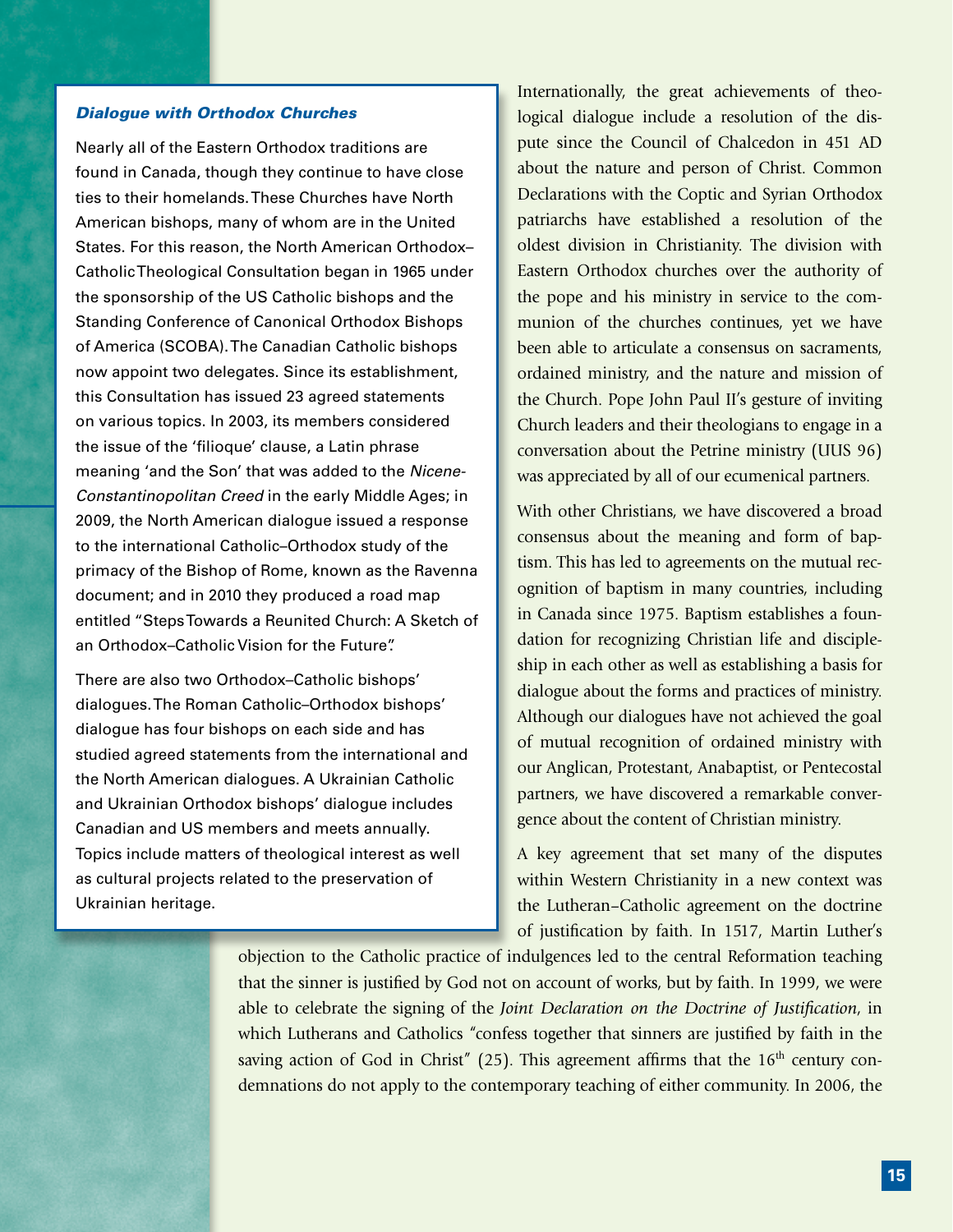#### *Dialogue with Lutherans*

Lutherans in North America represent differing historical and cultural streams of Lutheranism. In the past century, a series of mergers have brought together many 'synods' of this key Reformation tradition, resulting in the founding of the Evangelical Lutheran Church in Canada (ELCIC) in 1986 and the Lutheran Church Canada (LCC) in 1988. The Catholic dialogue with the ELCIC was established in 1986 and resulted in a report on ministry-related issues, published in 1992. In preparation for the *Joint Declaration on the Doctrine of Justification*, a study process was undertaken in various parts of Canada in 1997-98. These experiences were collected in a study guide for local congregations. The dialogue has not been resumed at the national level, although the ELCIC remains a regular ecumenical partner for Catholic parishes and dioceses.

In 2013, a new dialogue was established with the Lutheran Church Canada. This much smaller church, which is related to the Lutheran Church–Missouri Synod, has a more confessional interpretation of the Lutheran tradition and has not been a participant in many ecumenical projects, dialogues, or councils. The LCC is not a member of the Lutheran World Federation and has not endorsed the *Joint Declaration on the Doctrine of Justification*. This new dialogue with the CCCB has as its goals deepening understanding, fostering charity, and promoting common witness. Current topics are the sacredness of marriage and a study of the international Lutheran–Roman Catholic statement on the history of the Reformation, *From Conflict to Communion*.



October 31 2009 – Celebrations in Augsburg, Germany, marking the tenth anniversary of the signing of the Joint Declaration on the Doctrine of Justification.

World Methodist Council adopted the positions of this historic agreement. Another ecumenical achievement of note has been the consensus on the doctrine of the Eucharist between Catholics and Anglicans. While continuing questions about ordained ministry and episcopal authority have inhibited a move towards full recognition of sacramental orders and the sharing of eucharistic communion, agreement on eucharistic doctrine is an important step towards reconciliation.

In each of these examples, the process of dialogue has culminated in a formal process of authoritative reception by the participating Churches and ecclesial Communities. Other dialogue reports with these same ecumenical partners and with other partners in the West have not received a formal response, but have nonetheless helped our communities to grow in mutual understanding and have strengthened our relations. Meanwhile, the task of ecclesial reception of these dialogues

remains, so that their potential for transforming our relations through the power of the Holy Spirit can be fully realized (cf. UUS 80).

While the dialogue of truth has left much reason for hope, there are points of difference that seem for the moment intractable, where we cannot see a way forward. But the Holy Spirit is ever creative in drawing us together, never closing us in, always encouraging us to attend to the openings before us in truth and love. Perhaps the greatest opening before us comes in the form of allowing the life of our communities, in all aspects, to be shared to the extent that a common faith has been articulated. The dialogues of truth and love need to be complemented by a dialogue of life, to which we now turn.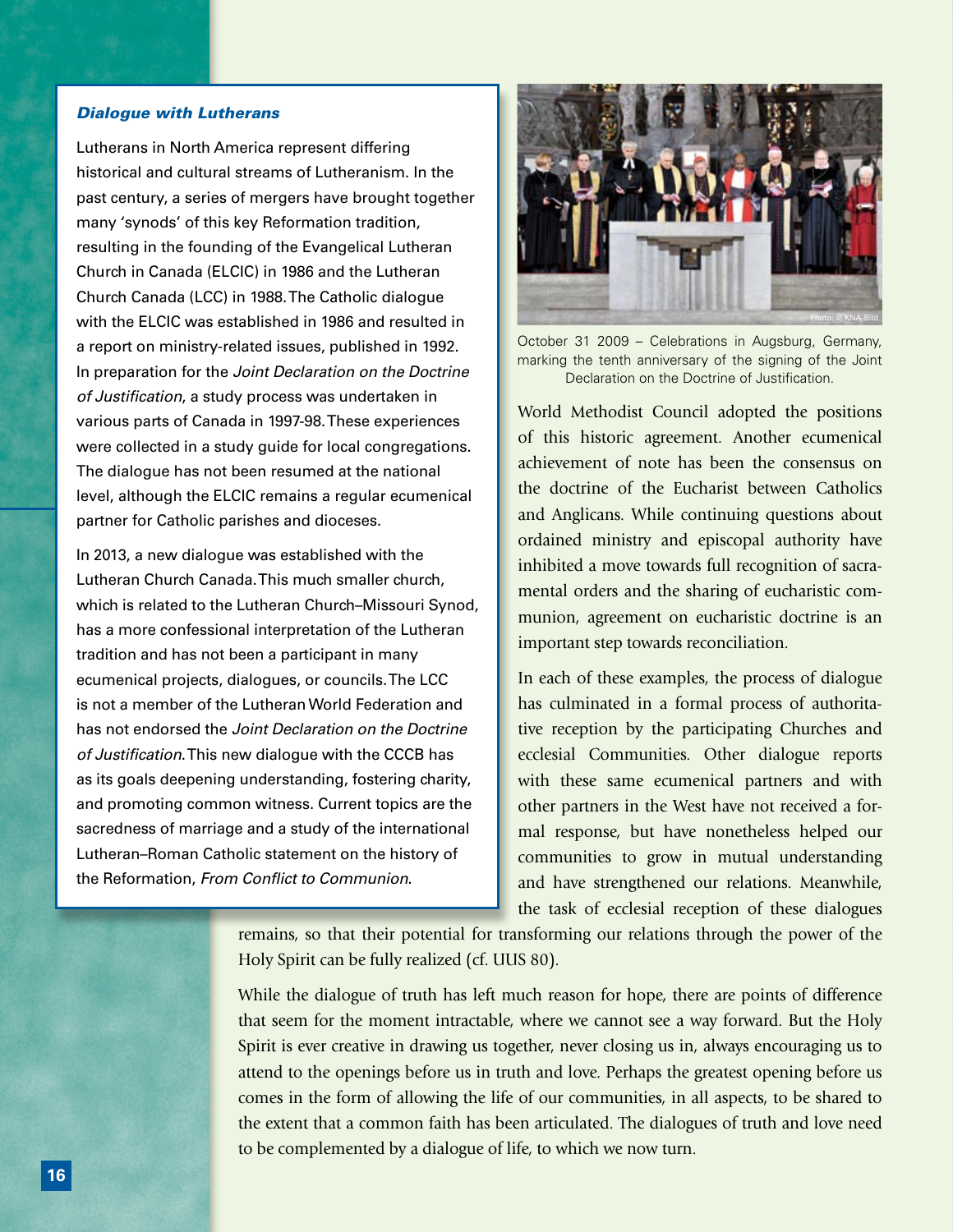## *2.3 A Dialogue of Life*

The *Ecumenical Directory* notes that what Christian Communities are able to do together is a direct reflection of the extent to which they hold common elements of faith: "the only basis for such sharing and cooperation is the recognition on both sides of a certain, though imperfect, communion already existing" (36). But it is not simply a matter of *being able* 



to do certain things together because of common elements of faith; those elements contain an inner dynamism towards unity, towards what *Ut Unum Sint* called "application to real life" (74). "To live our Baptism is to be caught up in Christ's mission of making all things one" (ED 22). The real but incomplete communion articulated in the agreed statement of a dialogue shows itself to be authentic when it is visibly translated into common prayer,

#### *Dialogue with the Anglican Church of Canada*

The Catholic Church in Canada has developed an innovative dialogue with Anglicans, led by two distinct commissions. The theological dialogue, established in 1971, is paired with a dialogue of bishops, established in 1975, whose task is to consider practical issues in our relations and in the pastoral response to issues facing both of us. While the theological dialogue has explored the historical and doctrinal issues that divide us, the bishops' dialogue has offered guidelines for pastoral care of marriages between Anglicans and Roman Catholics, on the reception of clergy from the other church, and on sharing the sacrament of the Eucharist. Over the years, other topics have included interchurch marriages, approaches to lay ministry, clergy formation, the Gospel and inculturation, and aspects of native spirituality. The bishops' dialogue has also permitted Anglicans and Catholics to work together in responding to human trafficking, in addressing the abuses that occurred in Indian Residential Schools, and in promoting reconciliation and healing together with Aboriginal people.

The theological dialogue with the Anglican Church of Canada has included study of agreed statements of the international dialogue and formulation of responses to these documents. At the request of the Anglican–Roman Catholic International Commission (ARCIC), the Canadian dialogue has conducted studies on pertinent issues such as eucharistic doctrine, ministry, authority, communion, and Mary, and has contributed reports and personnel to the international dialogue. The dialogue gives considerable energy to the reception of ARCIC's work in the life of our churches, seeking ways to "tangibly express that unity in mission together." Currently, the national ARC dialogue is working on a "Common Witness" project, producing brief texts and videos aiming to give a joint account of our Christian hope in a secular world. A shared task of both dialogues is the promotion of ecumenical relations between Anglican and Catholic dioceses and parishes.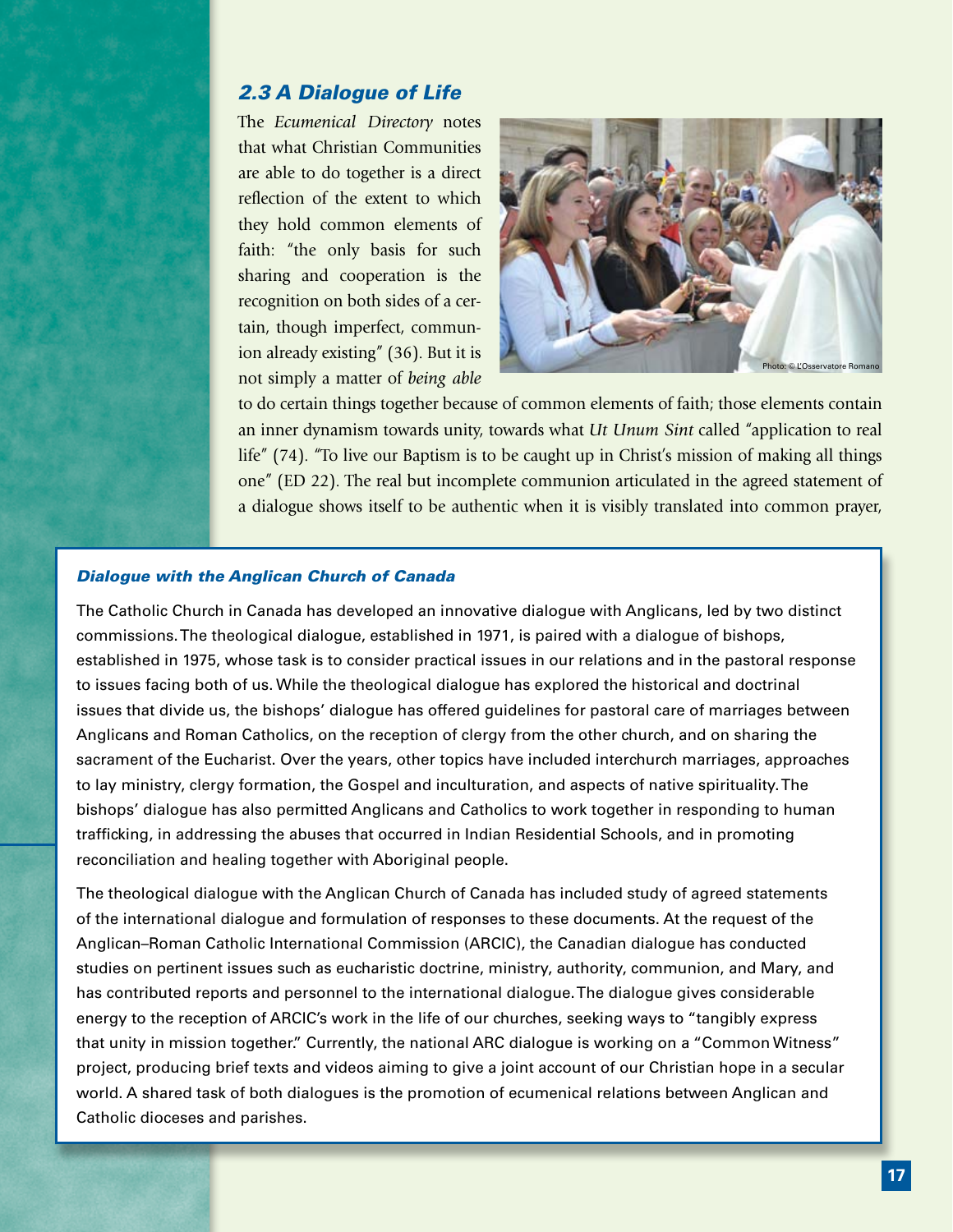witness, and mission. The *Ecumenical Directory* articulates an important ecumenical principle when it notes that the contribution that Christians can make in responding to the world's needs "will be more effective when they make it together, and when they are seen to be united in making it. Hence they will want to do everything together that is allowed by their faith"  $(162)^{18}$ 



Dr. Margaret O'Gara (1947 -2012), eminent Canadian Catholic Ecumenist. Professor of Theology at the University of

It was in this same vein that Cardinal Walter Kasper, while serving as President of the Pontifical Council for Promoting Christian Unity, proposed that ecumenism's dialogue of love and dialogue of truth needed to be accompanied by an ecumenism or dialogue "of life".

 If we live in a period of real but incomplete communion, it is clear that we need to find a way to live deeply and faithfully in the midst of that transition, to endow and fill that period with *real life*.... The churches did not only diverge through discussion, they diverged through the way they lived, through alienation and estrangement. Therefore, they need to come closer to each other again in their lives; they must get accustomed to each other, pray together, work together, live together....<sup>19</sup>

A dialogue of life compels us, as appropriate, to move out of our separate compartments, to learn to live our Christian life and mission together. The fact is, Christian Communities do not "do everything together that is allowed by their faith"; it is indeed more the case that we act separately except where extraordinary circumstances move us to act together. There is much room for growth here. While we continue to feel the sting of our incomplete communion and of restrictions that keep us from eucharistic communion around the Lord's table,<sup>20</sup> there is much more that we can do together. Furthermore, doing what we can do together will deepen our desire for full visible unity and our commitment "to build anew a communion of love" (ED 19; cf. UR 12). In this undertaking, Catholics are encouraged to have both patience and perseverance, twin virtues of ecumenism, in equal measure: proceeding "gradually and with care, not glossing over difficulties" (ED 23), under the guidance of their bishops; yet showing genuine commitment in this quest, motivated by the urgent need for reconciliation and by Christ's own desire for the unity of his disciples (EG 246; UUS 48).

<sup>18</sup> This is a Catholic restatement of the Lund Principle, formulated at a gathering of the Faith and Order Commission of the World Council of Churches in 1952, namely that "churches should act together in all matters except those in which deep differences of conviction compel them to act separately."

<sup>19</sup> Walter Kasper, "Ecumenism in a Changing Situation," in *Priests and People* 17 (1), January 2003, 6. This article was a shortened form of the *Prolusio* given by Cardinal Kasper at the Plenary Assembly of the Pontifical Council for Promoting Christian Unity in November 2001 (www.vatican.va/roman\_curia/ pontifical\_councils/chrstuni/documents/rc\_pc\_chrstuni\_doc\_20011117\_kasper-prolusio\_en.html).

<sup>20</sup> Ibid.; cf. ED 129-31.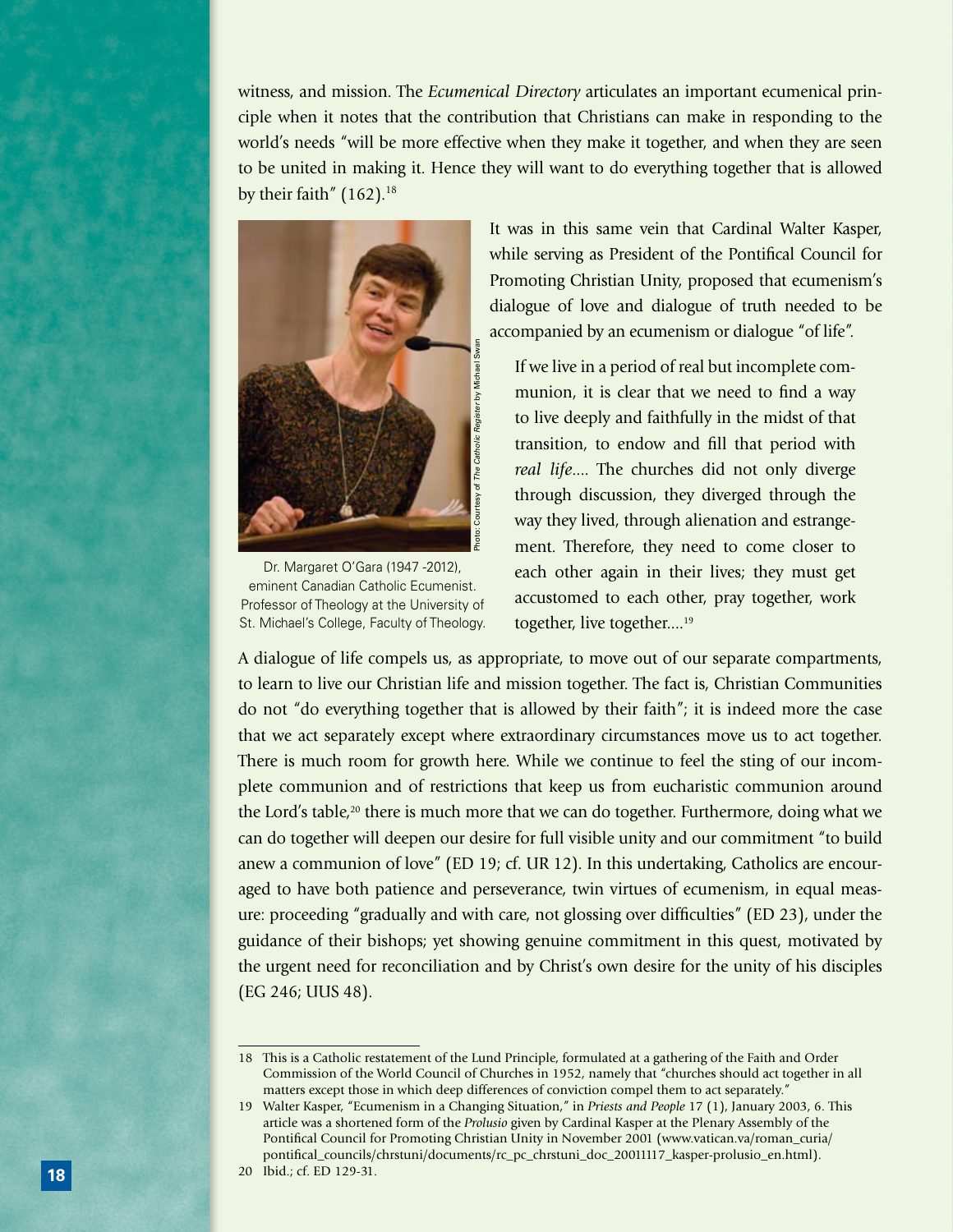What shape does the dialogue of life take? Where are its principal spheres of action? We look briefly here at seven areas of ecclesial life: prayer, worship, and spiritual life; communication and structures of growing together; common witness of our faith; mission at the service of the common good; formation and study; interchurch couples and families; ecclesial learning and the exchange of gifts.



Cardinal Gérald Cyprien Lacroix (left), Roman Catholic archbishop of Quebec and Bishop Dennis Drainville (right) of the Anglican Diocese of Quebec stand together in friendship and prayer.

## **Prayer, worship, and spiritual life**

The Decree on Ecumenism identifies 'spiritual ecumenism' – including a change of heart, holiness and prayer for Christian unity – as "the soul of the ecumenical movement" (UR 8). Spiritual ecumenism is generally understood as a field of ecumenical engagement distinct from dialogue, but they are closely interrelated. Prayer is of course a deep personal and communal dialogue with the Lord, in which "concern for unity cannot be absent" (UUS 27). Prayer is essential to authentic dialogue between Christians, and dialogue in turn should lead to a bridging of the gap between the elements of faith we hold in common and the tangible expression of that shared belief in our spiritual and liturgical lives (UUS 33; cf. *Growing Together in Unity and Mission: Building on 40 Years of Anglican–Roman Catholic* 

*Dialogue* 10). In the dialogue of life, Christian faithful and Communities are encouraged to seek out appropriate ways to pray and worship God together, including prayer for unity. Together and in their own worshipping communities, they are to pray for one another as brothers and sisters in the one Lord, and to grow in faithfulness to Christ and his desire for unity as they do so (UR 8; UUS 34). They are also invited to learn from each other in the spiritual life, sharing resources and experiences, attentive to how God has been at work in the other.<sup>21</sup> In the slow healing of divisions, Christian Communities are called to walk with and carry each other, in times of celebration and amidst ecumenical difficulties and disappointments. They can only walk this journey together upheld by prayer and centred on the crucified and risen Lord.

<sup>21</sup> For specific suggestions in this regard, see Walter Kasper, *A Handbook of Spiritual Ecumenism* (Hyde Park, NY: New City Press, 2007).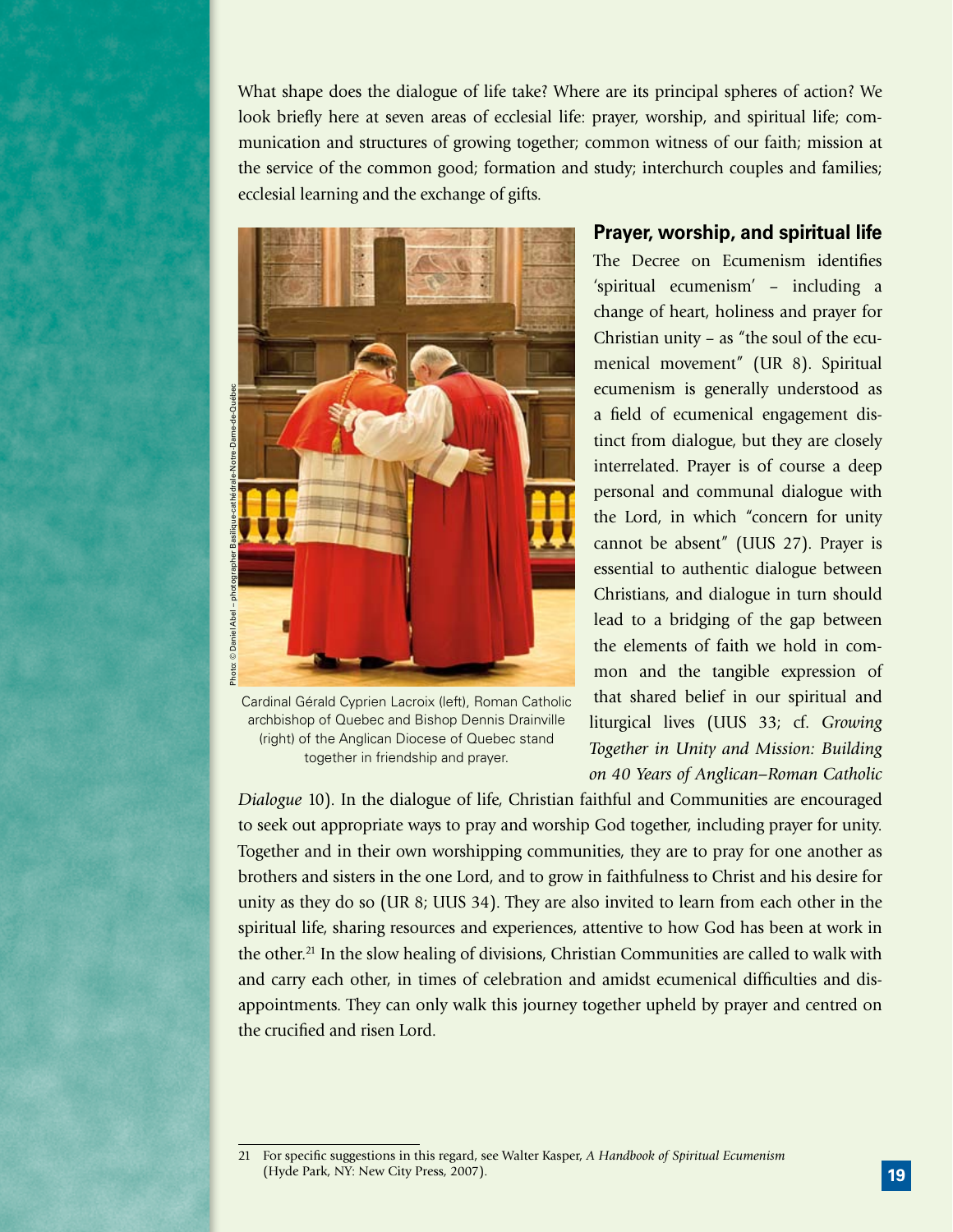## **Communication and structures of growing together**



The Archbishop of Canterbury, Justin Welby, and the Roman Catholic Archbishop of Toronto, Cardinal Thomas Collins, at an ecumenical reception in Toronto. Welby visited the Anglican Church of Canada, April 7 to 8, 2014.

A dialogue of life invites Christian Communities to move towards reconciliation by learning to communicate frequently and effectively with one another, and by creating structures that allow us to grow together. The initial causes of separation between our communities have been exacerbated by being out of communication with each other for centuries, during which time we have grown further apart. Divisions tend to ossify.

#### *Sacramental Sharing*

Perhaps no area of ecumenical relations causes more tension than differing norms regarding the reception of communion in each other's eucharistic celebrations. When the *Ecumenical Directory* treats the subject of "Sharing Sacramental Life with Christians of Other Churches and Ecclesial Communities" (129-32), it draws on two basic principles articulated in the Decree on Ecumenism (UR 8) which must be taken into account together: namely, that the celebration of sacraments in a community is a sign of its unity, and that sacraments are also a means of building up the unity and spiritual life of the community (ED 129). Mindful of the real but incomplete communion between members of other Christian Communities and the Catholic Church, the Directory notes that in general, participation in the sacraments of the Eucharist, reconciliation, and anointing is limited to those in full communion, but that "by way of exception, and under certain conditions, access to these sacraments may be permitted, or even commended, for Christians of other Churches and ecclesial Communities" (ED 129). The conditions specified are that a person be in "grave and pressing need" of receiving the sacrament (ED 130), and that "the person be unable to have recourse for the sacrament desired to a minister of his or her own Church or ecclesial Community, ask for the sacrament of his or her own initiative, manifest Catholic faith in this sacrament and be properly disposed". Norms may be established by episcopal conferences or by the synods of Eastern Catholic Churches to assist with discerning situations of "grave and pressing need", and diocesan bishops are strongly encouraged to "establish general norms for judging situations of grave and pressing need" in their respective dioceses (ED 130). The Canadian Conference of Catholic Bishops has not issued norms beyond those of the *Ecumenical Directory*, but some dioceses in Canada have more specific directives for interpreting the norms of the Directory. Pastorally, work could be done so that the universal norms would be better known, because of the pastoral good made possible by permitted exceptions, and in order to deepen both the clergy's and the lay faithful's appreciation of the underlying principles which shape our teaching. The *Ecumenical Directory* also notes that Catholics who find themselves in the circumstances identified above (n.b. ED 130-131) may only ask for these sacraments "from a minister in whose Church these sacraments are valid or from one who is known to be validly ordained according to the Catholic teaching on ordination" (132).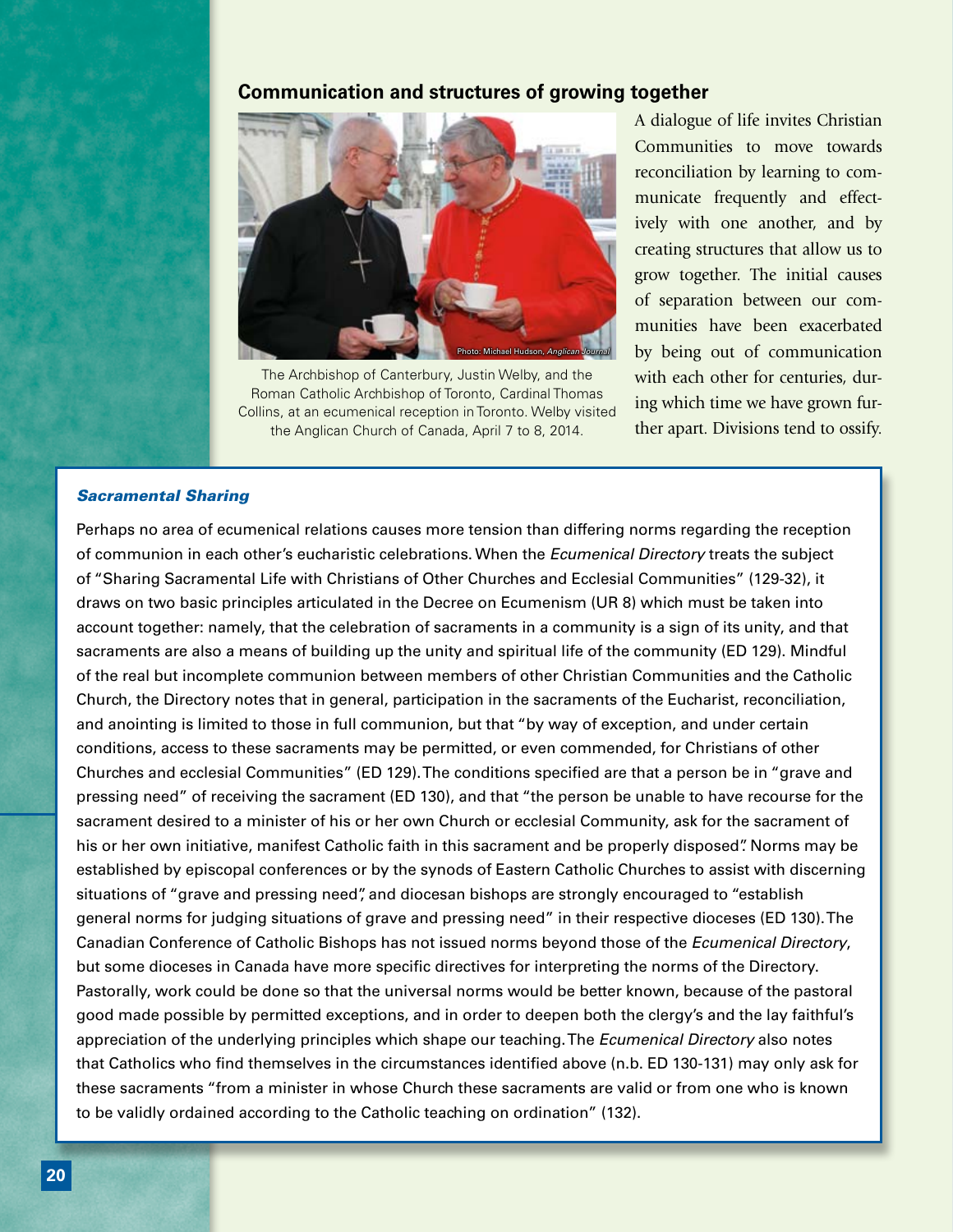## *Dialogue with the Polish National Catholic Church (PNCC)*

The Polish National Catholic Church has its roots in disputes over parish property in Roman Catholic dioceses in the United States. The PNCC has a small 'Diocese of Canada'. In 2001, the CCCB began a dialogue with the PNCC in Canada, with the aim of re-establishing full communion. Since 1984, there has been a similar Roman Catholic–Polish National Catholic dialogue in the United States, which the CCCB joined in 2008. The PNCC is recognized by the Roman Catholic Church as having valid sacraments, including ordination and the Eucharist. Differences needing to be addressed include the role and authority of the papacy, the level of involvement of the laity in church governance, and practical matters pertaining to the ministry of former Roman Catholic clergy within the PNCC.

Now that we are being led by the Holy Spirit towards the unity for which Christ prayed, it is vital to find means of communicating with each other on all levels of our ecclesial lives, especially when addressing developments within our respective communities that could create new obstacles in our relations. Structures and



Photo: Kiply Lukan Yaworski © Roman Catholic Diocese of Saskatoon

practices that foster communication and growing together include the establishment of councils or committees to facilitate relations; inviting observers to participate in important ecclesial gatherings; and the regular gathering of church leaders to share information and to grow in a visible friendship that invites a deepening relationship between their respective communities (ED 163, 166-71).

## **Common witness of our faith**

When Jesus prayed that his disciples would be one, it was "so that the world may believe that you have sent me" (Jn 17:21). Pope Francis has recently highlighted "the seriousness of the counter-witness of division among Christians," pleading instead that we "concentrate on the convictions we share" in order to progress towards common witness. "Signs of division between Christians in countries ravaged by violence add further causes of conflict on the part of those who should instead be a leaven of peace. How many important things unite us!" (EG 246). His words echo a frequent call over the past 50 years for common witness, a call set forth strongly in the Decree on Ecumenism: "Before the whole world let all Christians confess their faith in the triune God, one and three, in the incarnate Son of God, our Redeemer and Lord. United in their efforts, and with mutual respect, let them bear witness to our common hope which does not play us false" (UR 12). Common witness is called forth in ways as diverse as public expressions of our faith (such as an ecumenical Way of the Cross held at civic locations on Good Friday); joint statements or interventions on moral questions; and bringing the Christian spirit to the world of science and of the arts (UUS 74). There is also a witness value in ecumenical dialogue itself, with its pursuit of reconciliation and the resolution of past conflicts through patient and persevering conversation rather than confrontation.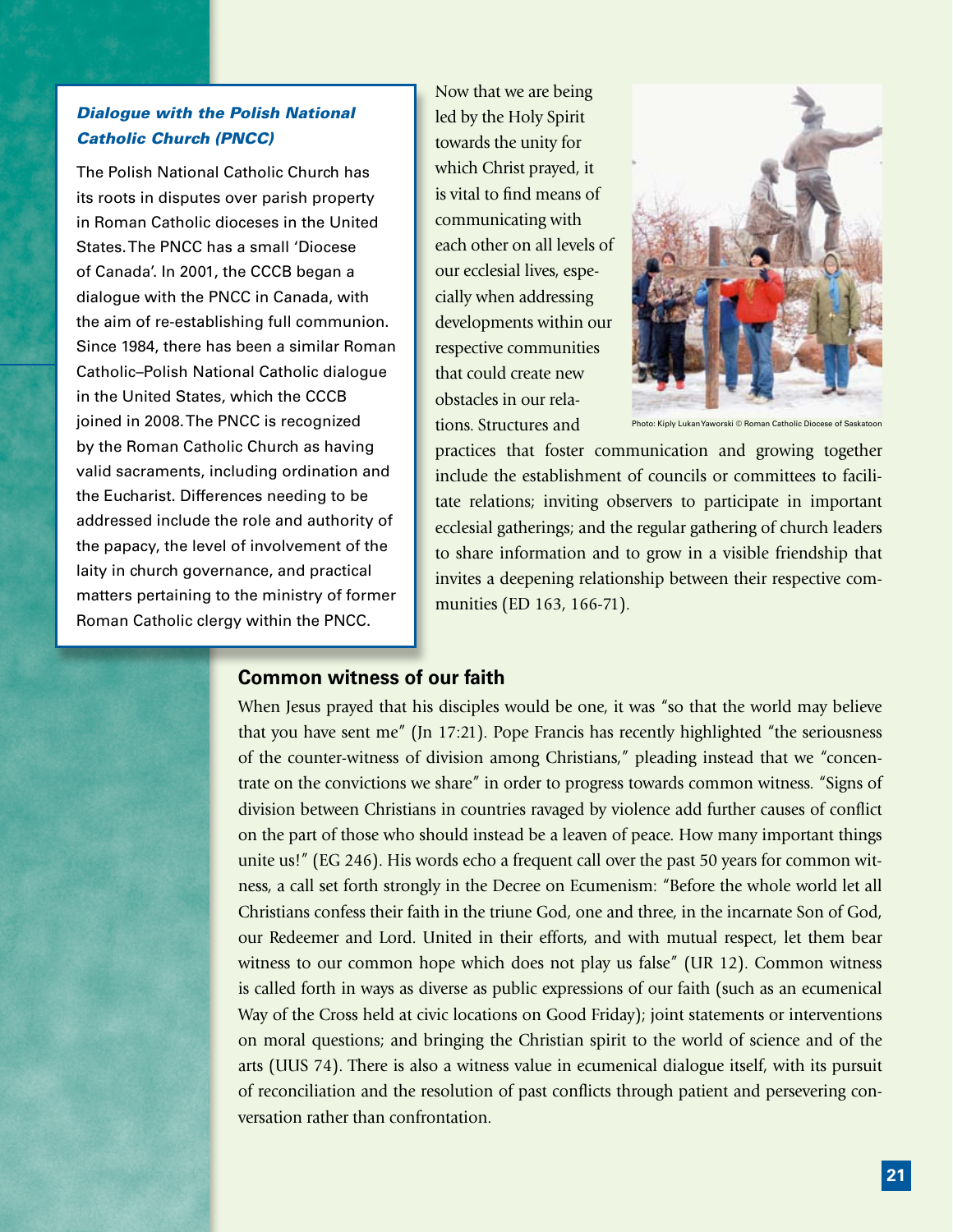#### *Dialogue with the United Church of Canada*

The United Church of Canada was formed through a union of Presbyterian, Methodist, and Congregationalist churches in 1925. This has given it a continuing desire for ecumenical relationship and dialogue, particularly with the other mainstream churches in Canada. Catholics and members of the United Church are frequent partners in ecumenical justice projects. Despite our considerably different public positions on numerous social and ethical questions, our dialogue has explored a broad range of topics since it was established in 1974. This dialogue has addressed cultural attitudes, as well as theological and doctrinal issues. Studies have focused on authority, evangelization, Trinitarian belief, and marriage. In 2001, it issued a report entitled *In Whose Name? The Baptismal Formula in Contemporary Culture*, which looked at United Church proposals to use inclusive Trinitarian language in the baptismal formula and attempted to suggest a pastoral solution that would be doctrinally sound. Subsequent discussion on *Sin, Reconciliation, and Ecclesial Identity* looked at the legacy of the Indian Residential Schools operated by the churches. In 2012, the dialogue completed an eight-year study on the theological understanding of marriage. This last topic was chosen because in 2004, the Catholic Church and the United Church took opposing sides in addressing the Supreme Court of Canada about proposed same-sex marriage legislation. The dialogue has now turned its attention to a consideration of creation, ecology, and the environment.

One of the principal means by which Christian Communities give healthy witness is in their engagement in common mission at the service of those in need; common mission, just as common prayer, is an important form of witness. *Ut Unum Sint* calls for "every possible form of practical cooperation at all levels: pastoral, cultural and social, as well as that of witnessing to the Gospel message" (40).<sup>22</sup>

## **Mission at the service of the common good**

As Catholics, we look to cooperate with others with different philosophical or religious perspectives in working towards the common good and in striving to respond to the suffering and need of our time. Among those with whom we should expect to be able to cooperate to a significant degree are our fellow Christians, brothers and sisters baptized in Christ with whom we share Trinitarian and Christological foundations of faith, foundations that summon us to share in Christ's own mission to the world. In reading and being fashioned by the same prophetic summons to integrity and the same life-giving Gospel, all Christians are called to service, applying Gospel principles to social life by actively promoting peace and working at the service of healing and reconciliation in our communities and nations. In our commonly held conviction that the human person is created in the image and likeness of God and has an inherent dignity, we hear the Lord himself calling us to defend human

life and dignity, reaching out to those in greatest need, to the most wounded and vulnerable members of the human family. The degree to which we share common faith convictions should translate into a corresponding degree of common mission in response to human need and at the service of the common good; this is fertile ground for practical cooperation (cf. UR 12, 23; ED 50, 162; UUS 74). Standing and acting together on justice issues enhances our efforts, given that the united voice of Christians can have "more impact than any one isolated voice" (UUS 43). Catholic social teaching stresses that "the

<sup>22</sup> Cf. Common Christological Declaration between the Catholic Church and the Assyrian Church of the East: *L'Osservatore Romano,* November 12, 1994, 1. Cited in *Ut Unum Sint*, no. 40.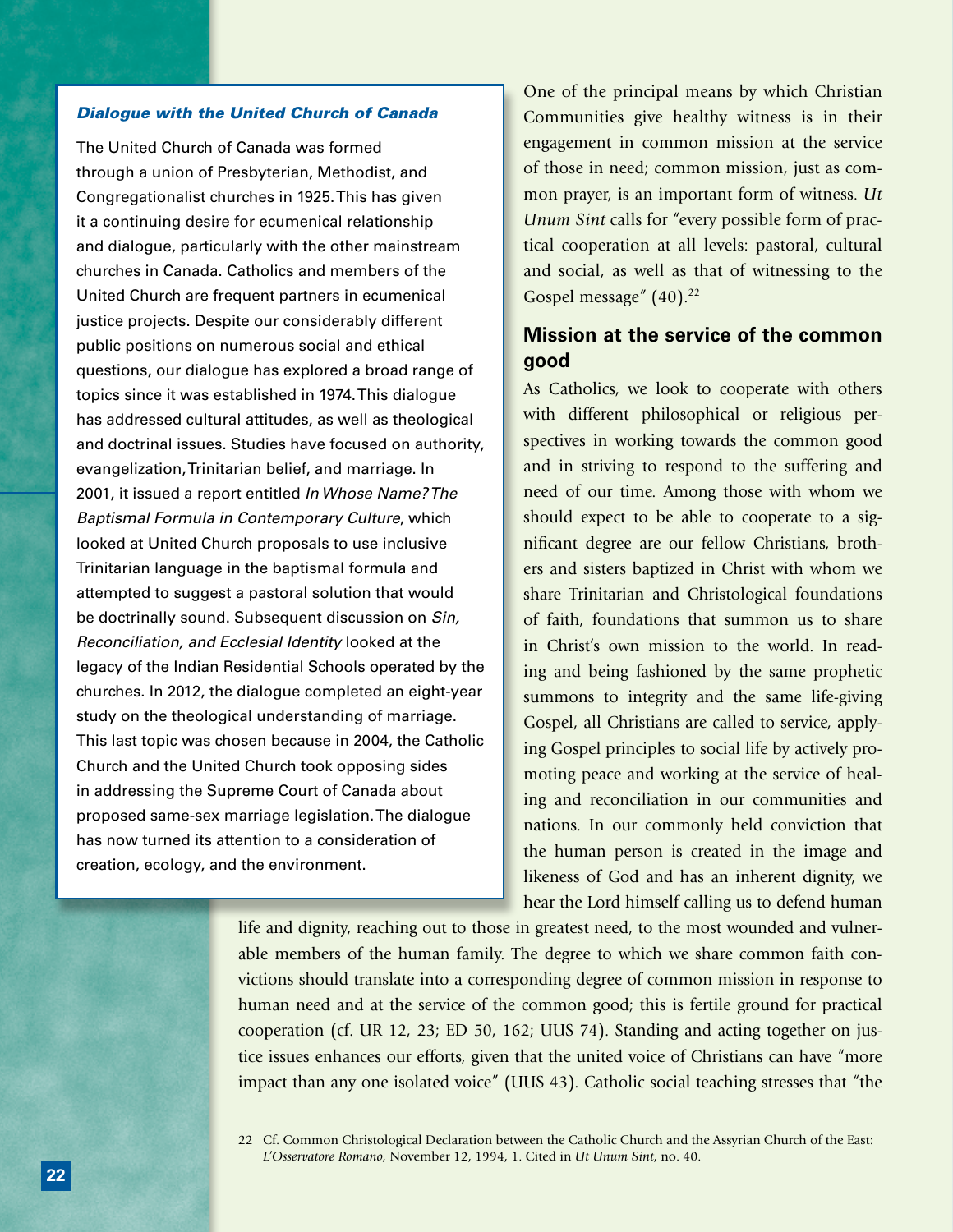#### *Dialogue with Evangelicals*

One of the most recent and hopeful dialogues is that with the Evangelical Fellowship of Canada (EFC). Evangelical churches have many different forms, and are not themselves in full agreement on all matters of faith, but stand in a common tradition. These communities have only just begun to discover their own common witness and mission in the past decades, and are now seeking opportunities to engage in dialogue with Catholics. The EFC functions in a manner similar to the Canadian Council of Churches, as a national body representing diverse communities of Christians. The CCCB and the EFC have collaborated in the past on a number of social statements and interventions before Parliament and the Supreme Court of Canada.

The dialogue with Evangelicals was established in 2010 with initial discussions on Scripture and salvation. The focus of the dialogue was on mapping the place of the Word of God in our respective communities and histories. The dialogue members hope to produce some form of educational brochure to assist Catholics and Evangelicals to better understand each other.

Catholic Church cannot fail to take part" in the joint effort of Christians to foster respect for the rights and needs of all, especially the poor, the lowly, and the defenseless (UR 43).<sup>23</sup> Divergences that still exist between us and keep us from full communion do set limits to what we can do together (ED 162), but we are nowhere near living out our common mission in the world to the extent that is appropriate and responsible.

The foundation of common mission is the recognition that we have been given that mission by the Lord, and it has been given for us to carry out together, as his body in the world. As the Decree on Ecumenism put it, "cooperation among all Christians vividly expresses that bond which already unites them, and it sets in clearer relief the features of Christ the Servant" (UR 12). Such cooperation is "a form of proclamation" and "a manifestation of Christ himself" (UUS 40, 75). It also serves to overcome barriers between us; as we come to know one another better, we prepare the path to full reconciliation (UR 12; ED 162; UUS 43, 75).



From left to right: Bishop Donald Bolen, Dr. Catherine E. Clifford, Dr. Darren Dahl, and Nicholas Jesson, Saskatoon, at the new Program in Ecumenical Studies and Formation, June 2014

### **Formation and study**

Reconciliation happens on all levels of our ecclesial lives, and can only happen with wellformed leaders and disciples. In 1995, the Pontifical Council for Promoting Christian Unity published a study document entitled *The Ecumenical Dimension in the Formation of Those Engaged in Pastoral Work*, highlighting "the necessity of ecumenical formation

for all Christ's faithful" so that every Christian might make their particular contributions to Christian unity, before offering a detailed description of the desired ecumenical formation for future priests and bishops (EDF 1-2; cf. UR 10). Such formation has important

<sup>23</sup> Cf. Pope John Paul II, *Sollicitudo Rei Socialis* (1987), 32.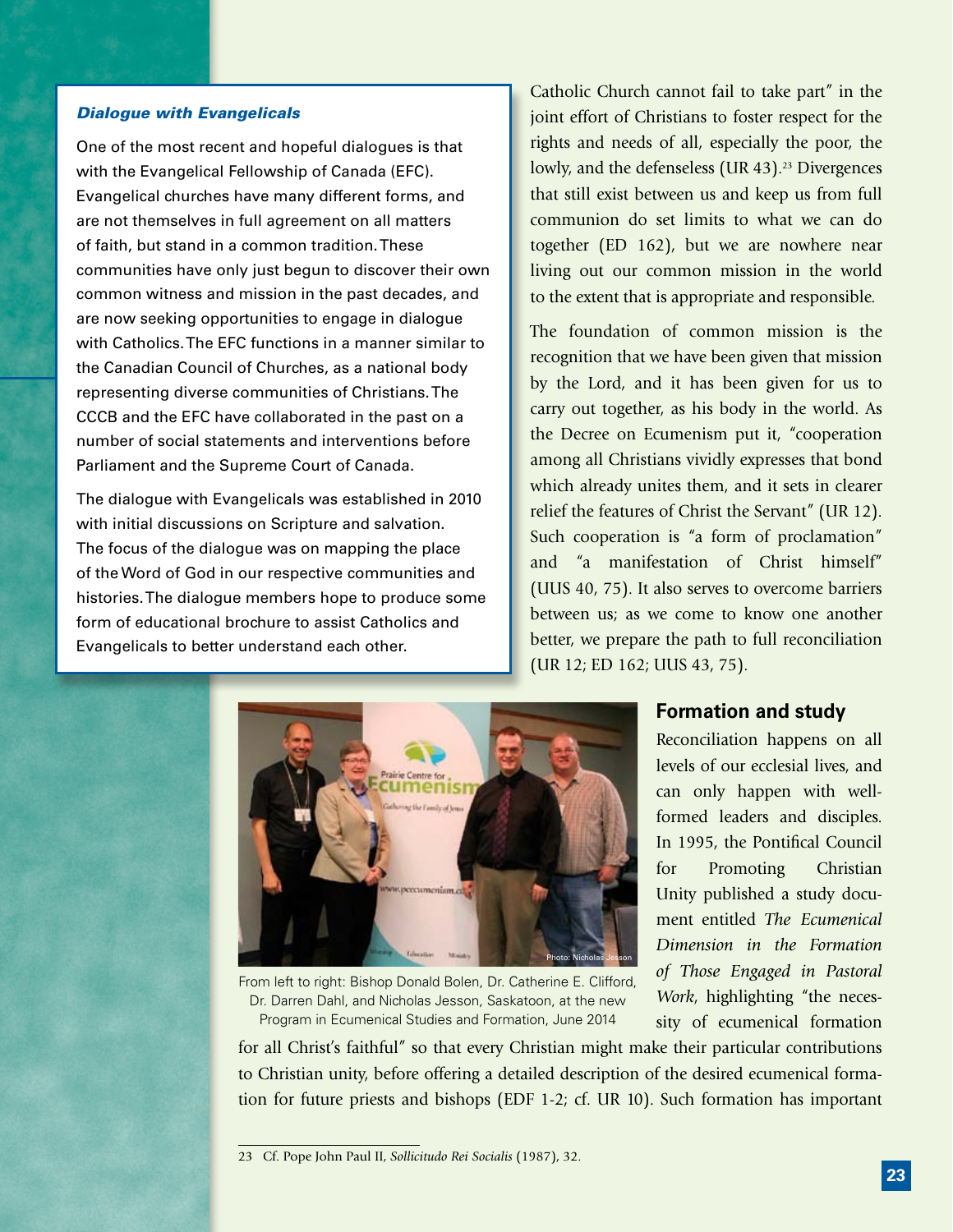doctrinal and cognitive components: cultivating a knowledge of Catholic ecumenical principles and how they apply to a wide range of pastoral situations; providing an acquaintance with ecumenical organizations and structures; fostering an awareness of the results of ecumenical dialogues; and teaching an understanding of elements Christians hold in common and of remaining disagreements (EDF 16, 29). Furthermore, an ecumenical dimension is to be introduced to every subject taught, and when appropriate, professors from other Christian Communities are to be called upon "to present their ecclesial traditions of Christian faith and ways of living it out" (EDF 10, 20; cf. ED 81, 191-95). But ecumenical formation also aims to foster "an authentically ecumenical disposition" and to "enliven the ecumenical *conversion* and *commitment*" of future leaders, and is to be accompanied by practical ecumenical experience (EDF 9, citing ED 70; EDF 5, 22).

While the ecumenical formation of church leaders is vital, it also needs to reach our families and schools, parishes and organizations (EDF 5). An essential starting point is getting to know other Christians and Christian Communities. This happens through friendship, praying and acting together in mission and witness. But it also requires ongoing learning, and not only in seminaries or on theological dialogue commissions. Adult faith formation can include bringing Christians of different traditions together to deepen their knowledge of the faith and of each other.



#### **Interchurch couples and families**

Interchurch families are formed when two baptized Christians from different churches marry with a mutual commitment to live, worship, and participate in their spouse's church to the extent that the discipline of their two Communities permit. Bridging the division between their churches, interchurch couples are united in the sacraments of baptism

and marriage and so "live in their marriage the hopes and difficulties of the path to Christian unity".24

Pope John Paul II teaches us that "the fostering of authentic and mature communion between persons within the family is the first and irreplaceable school of social life, and example and stimulus for the broader community relationships marked by respect, justice, dialogue and love."25

Encounter with each other's church life and worship leads interchurch couples to discover, in their respective ways of worship, church life, doctrine, spirituality, authority, and ethics that not all differences are church-dividing, but many are complementary and can lead to the enrichment of diversity. "This immersion in the ethos of a partner's community can

<sup>24</sup> Pope John Paul II, Address at York, England, 1982.

<sup>25</sup> Pope John Paul II, *Familiaris Consortio* (1981), 43.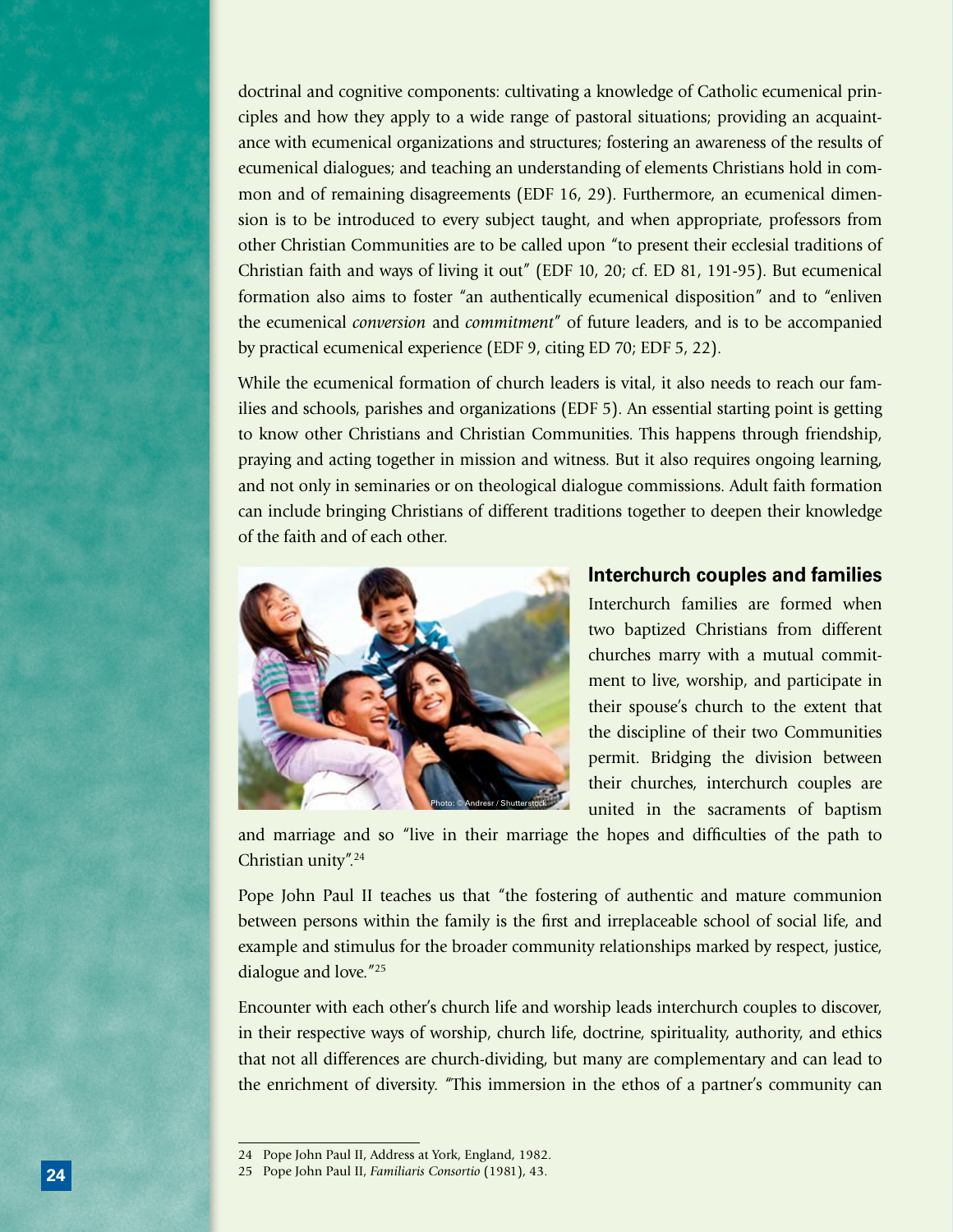enable a spouse to evaluate the other church in terms of its own language and ways of thought, action, and being."26 Pope Benedict XVI emphasized the positive contribution of interchurch couples that can become "a practical laboratory of unity." This requires "mutual goodwill, understanding and maturity of faith in both partners, and also in the communities from which they come." He called for "reciprocal trust and cooperation between the Churches" while "fully respecting the rights and responsibilities of the spouses for the faith formation of their own family and the education of their children."27



Pope Francis receives a book from Dr. Nikolaus Schneider, the head of the Council of the Evangelical Church in Germany, 2013.

## **Ecclesial learning and the exchange of gifts**

We noted above that a dialogue of love invites us to recognize and rejoice in the authentic elements of church in other Christian Communities. A dialogue of life encourages that we not only acknowledge but also learn from these gifts of the Spirit in our dialogue partners as we seek to renew the life of the Catholic Church in fidelity to the Gospel. This ecclesial learning

has its foundations in the basic Catholic principles of ecumenical engagement, and in our understanding that while all essential elements of the Church are found in the Catholic Church, "certain features of the Christian mystery have at times been more effectively emphasized" in other Christian Communities (UUS 14; cf. UR 4, 17). Pope John Paul II gave the Church a language for the notion of learning from other Christian Communities when he noted that ecumenical dialogue "is not simply an exchange of ideas. In some way it is always an 'exchange of gifts'" (UUS 28). He expressed confidence that an exchange of gifts has already been taking place in recent decades, and spoke of how ecumenical dialogue "works to awaken a reciprocal fraternal assistance, whereby Communities strive to give in mutual exchange what each one needs in order to grow towards definitive fullness in accordance with God's plan", providing an "ecumenical expression of the Gospel law of sharing" (UUS 87).

Pope Francis has taken this a step further, inviting an active attentiveness to gifts in the other or potential areas of learning that address our own ecclesial needs. "If we really believe in the abundantly free working of the Holy Spirit, we can learn so much from one another! It is not just about being better informed about others, but rather about reaping what the Spirit has sown in them, which is also meant to be a gift for us" (EG 246).

<sup>26</sup> *Interchurch Families and Christian Unity*, a paper adopted by the Second World Gathering of Interchurch Families in Rome (July 2003), C2.

<sup>27</sup> Pope Benedict XVI, Encounter with representatives of the Polish Council for Ecumenism, May 25, 2006, Warsaw, Poland.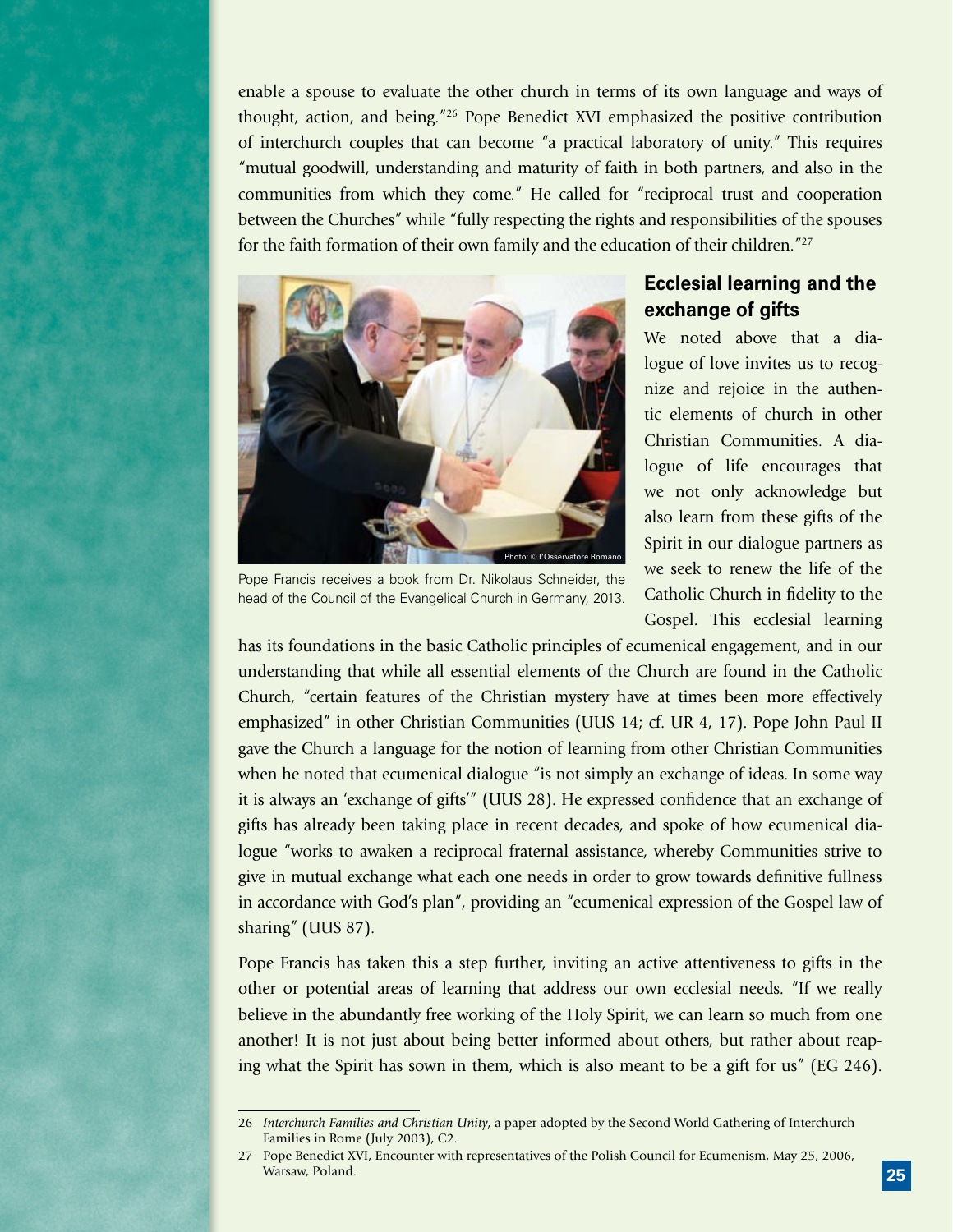Commenting on materials prepared in Canada for the Week of Prayer for Christian Unity, he noted that it is good "to find in other Christians something which we need, something we can receive as a gift from our brothers and sisters.<sup>"28</sup> Addressing the Orthodox delegation in Rome for the Feast of Sts. Peter and Paul, he gave the example of learning from the Orthodox tradition about episcopal collegiality and the tradition of synodality.29 Pope John Paul II and Pope Francis have both stressed that there is much room for growth in this area of ecumenical learning and the exchange of gifts (UUS 48; EG 246).

# ■ **Conclusion**

St. Paul writes to the Corinthians that in Christ, "God was reconciling the world to himself", and has given us the ministry and message of reconciliation (2 Cor 5:18-19). Unity is the work of God in Christ through the Holy Spirit, yet God entrusts us with a share in this work, summoning us to be artisans of reconciliation, ambassadors for Christ and the unity he came to bring. "Those who identify deeply with Christ must identify with



his prayer, and especially with his prayer for unity" (ED 25). To be committed to reconciliation with other Christians goes hand in hand with a deep faithfulness to Christ. It is to be preoccupied with what God is preoccupied with, to yearn for what God yearns for. We are called to be a Church in dialogue because God has entered into a redeeming life-giv-

Resurrection of Christ - Harrowing from Hades Icon

ing dialogue with the world, and sends us forth in his name. The disunity and dissension within the Body of Christ is a contradiction and undermining of the message we proclaim. That is why there is no overstatement in the words of *Ut Unum Sint*, namely that "ecumenical dialogue is of essential importance" (32).

The anniversary of the Second Vatican Council's Decree on Ecumenism provides us with an opportunity to reflect on the ways that we have grown together in these five decades, and to consider how we are being called to deepen our commitment to journey together with other Christians today on the path to full ecclesial unity. There is much reason to rejoice. We have rediscovered each other as brothers and sisters in Christ, and have felt and seen traces of the Holy Spirit at work in our fruitful conversations and our growing relations.

<sup>28</sup> General Audience, January 22, 2014; cf. "A Big Heart Open to God", *America*, September 30, 2013: www.americamagazine.org/pope-interview.

<sup>29</sup> Address to the Orthodox delegation, June 29, 2013; cf. "A Big Heart Open to God".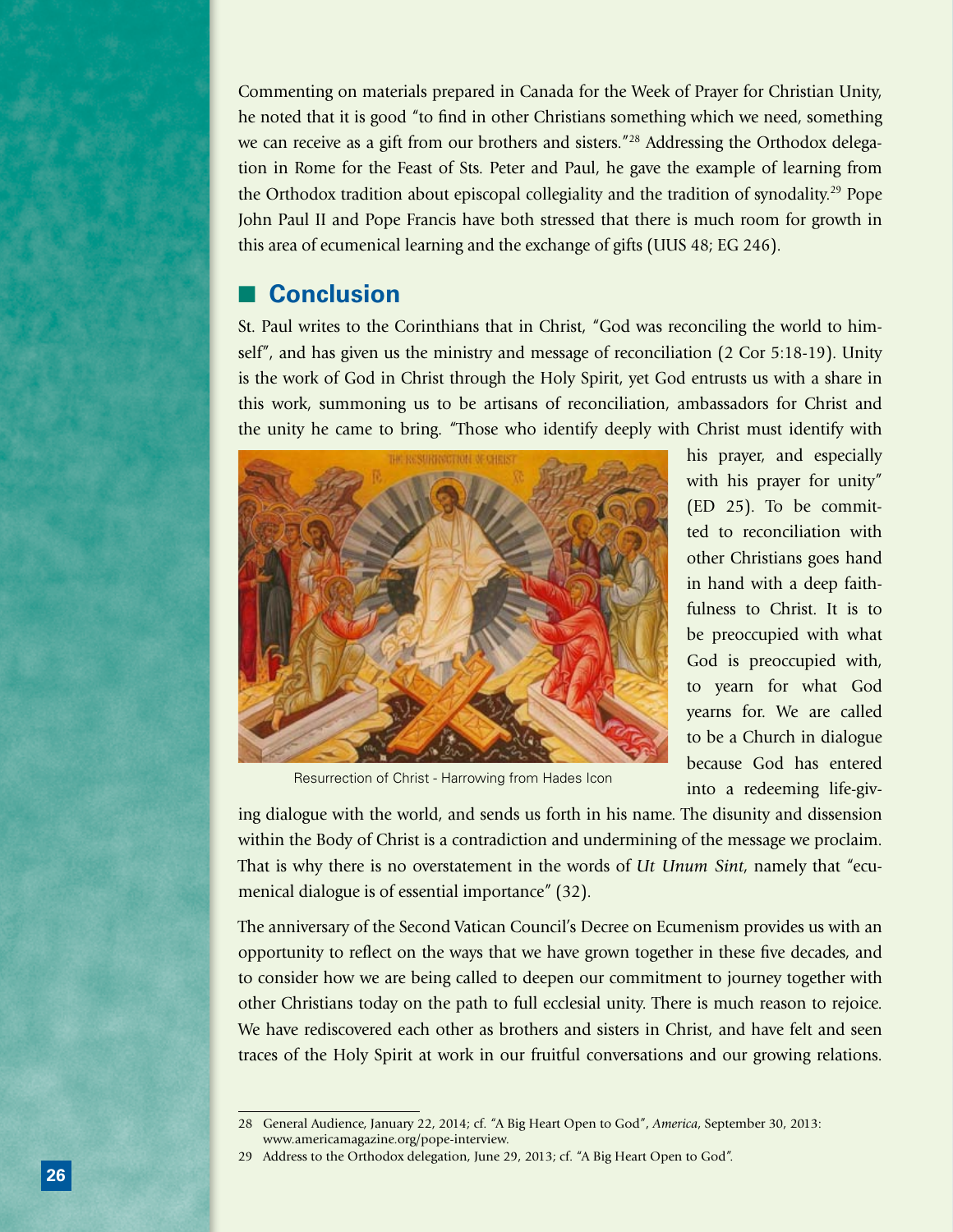Successive popes have given passionate leadership at the service of unity, and dialogue commissions have produced texts of reconciliation that hold much promise. But the path of reconciliation has proved to be longer, more circuitous, and more multi-faceted than many had anticipated. Christian unity is the work of the whole Church, and it requires nothing less than learning to walk the path of discipleship and live our Christian mission together. Pope John Paul II noted that "ecumenical relations are a complex and delicate reality which require study and theological dialogue, fraternal relations and contact, prayer and practical co-operation. We are called to work in all fields. Being limited to one or another of them while neglecting the others can never produce results".30 While our theological dialogues have at times reached dead ends where we cannot see a way forward, the biggest challenge facing us is the demanding task of learning to give real flesh to all that we do hold in common in all areas of our ecclesial lives.



Pentecost by Jean II Restout, 1732.

The Holy Spirit does not corner us, but always leaves us openings where we can move forward in trust, and will continue to open doors as we walk through those open to us at present. And we need never lose hope. Just as the Risen Christ walked through barred doors and breathed the Spirit on disciples wrapped in fear and doubt, so too will the Spirit of Christ lead us past what seem to be intractable barriers and bring us to ever greater communion in him. Trusting the Holy Spirit who has been at work sowing seeds of unity over these past five decades, let us bring fresh and untiring energy to our part in the great reconciling work of God in Christ.

<sup>30</sup> EDF 7, quoting Pope John Paul II, Address to the Plenary Assembly of the Pontifical Council for Promoting Christian Unity, February 1, 1991, published in *Information Service* 78/III-IV (1991): 140.